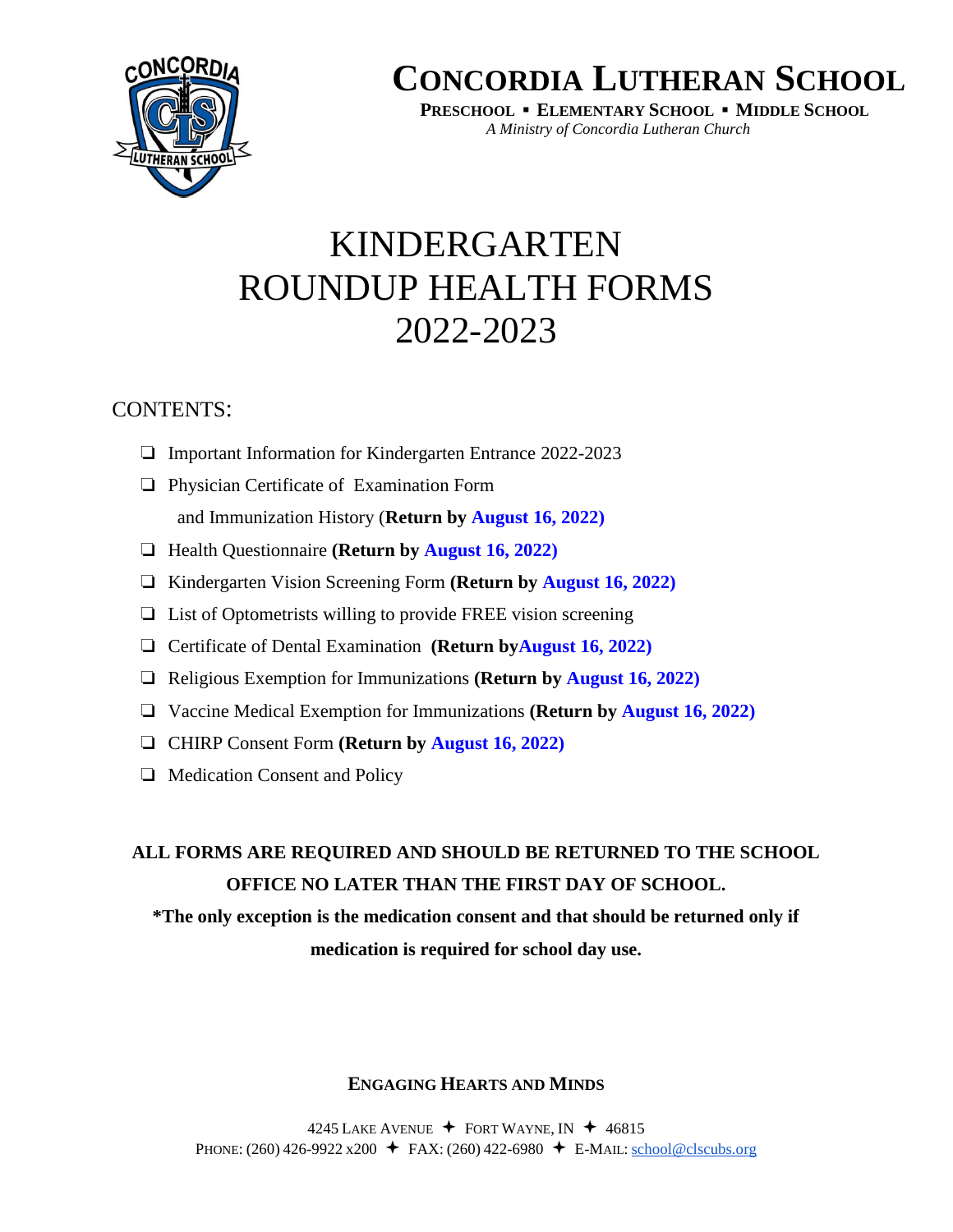

**PRESCHOOL ▪ ELEMENTARY SCHOOL ▪ MIDDLE SCHOOL** *A Ministry of Concordia Lutheran Church*

## **Important Information for Kindergarten Entrance 2022-2023**

### **Packet**

This packet includes several important forms **you will need to complete and return to the school office before your kindergartener begins their first day of school.** This includes the Physical Exam, Health Questionnaire, CHIRP Consent, Dental Exam, Vision Exam, and a copy of your child's up-to-date immunizations.

## **About Washing Hands**

Now is the time to teach your child the importance of good hand washing. Keeping hands clean is one of the best ways to prevent the spread of infection and illness. Help your child stay healthy by teaching and encouraging good hand washing habits.

## **Regular Sleep Is Very Important**

Regular sleep habits are very important to the health and well-being of your child. A young child needs, on average, 10-12 hours of sleep a night. Establish a regular bedtime. Turn off the TV and videos and read a book before bed.

## **Physical Exam/Health Questionnaire**

All students new to our school are required to have a recent physical signed by their physician along with the "Health Questionnaire" form filled out by the parents/guardians. **These forms must be submitted to the school office no later than the first day of school.** 

## **CHIRP**

As required by IC 20-34-4-6, we report immunizations to the State Department of Health each year on all students in grades K, 1 and 6. This report is currently done online through CHIRP (Children and Hoosier Immunization Registry Program) and we will need a consent signed for each child in order to report this information to the state. **This form needs to be submitted to the school office no later than the first day of school.** 

## **About Kindergarten Immunizations**

IC 20-34-4-2 requires that **ALL** students have the required immunizations **PRIOR** to, and on file with, the school before the first day of school. Those entering Kindergarten must be fully immunized following the ACIP (Advisory Committee on Immunization Practices) and Indiana State Department of Health guidelines. These mandatory vaccinations include DTaP (5), IPV (4), Hepatitis B (3), MMR (2), Varicella (2) and Hepatitis A (2). These minimum doses must be met and they must have been given at the proper minimum age and have the proper

### **ENGAGING HEARTS AND MINDS**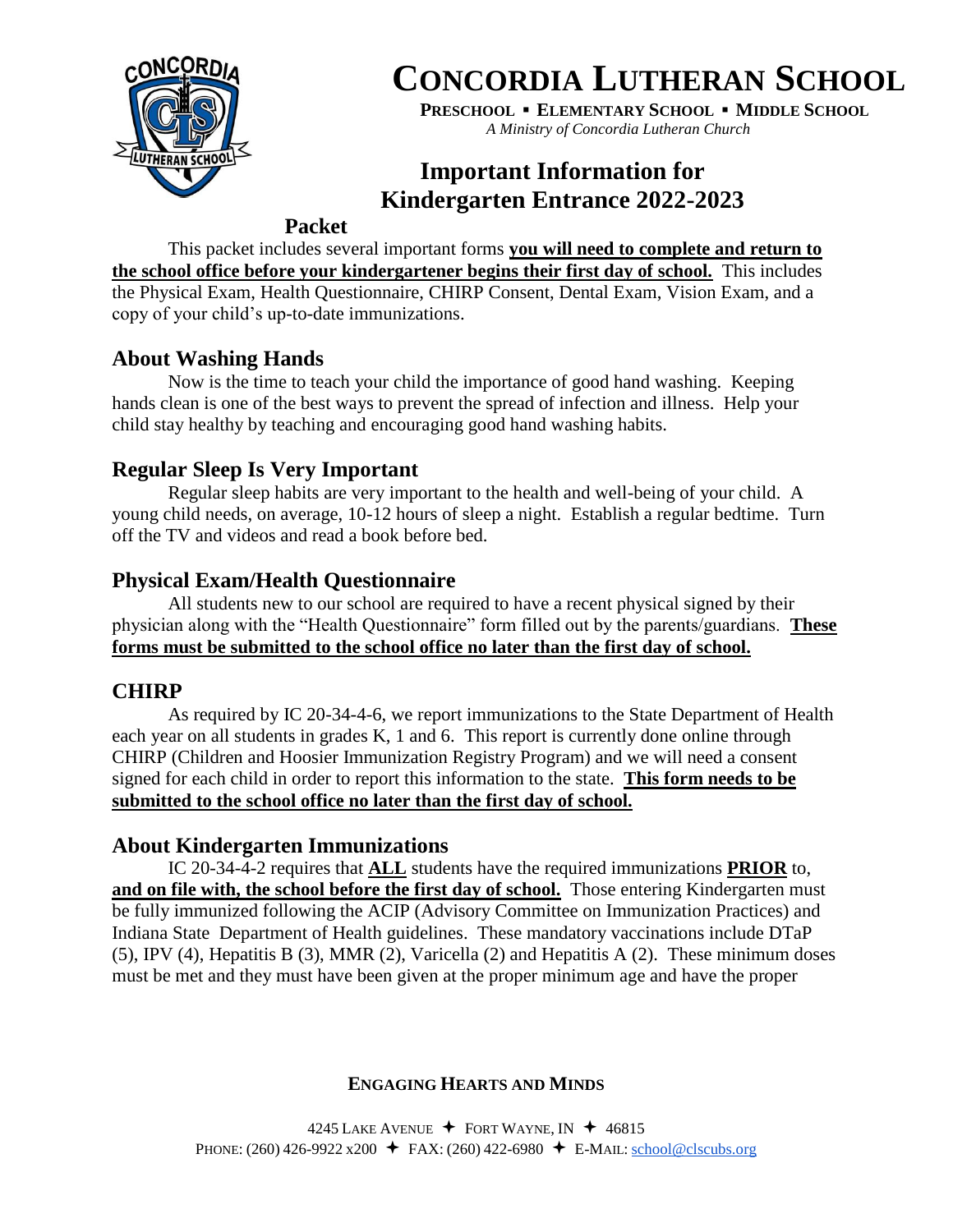

**PRESCHOOL ▪ ELEMENTARY SCHOOL ▪ MIDDLE SCHOOL**

*A Ministry of Concordia Lutheran Church*

intervals between each one to be acceptable for the state school requirements. A photocopied record of your child's immunizations from your child's physician must be provided to the school **BEFORE THE FIRST DAY OF SCHOOL, as proof of the vaccines having been given.** Students who will not be receiving immunizations for religious reasons (IC 20-34-3-2), or those who have a medical contraindication (IC 20-34-3-3) to vaccine administration, must have the appropriate exemption forms filed annually with the school office.

It is important that you review your child's immunization records now and obtain these necessary immunizations from your child's physician, the Fort Wayne Allen County Department of Health, or any Super Shot location. Remember to provide the school with documentation of all shots received from infancy through the current date.

### **Unfortunately, if this is not completed by the first day of school, you will receive a letter excluding your child from school until the immunizations have been obtained and proper paperwork has been filed.**

### **Vision - Required FREE vision MCT Exam for all kindergarteners IC 20-34-3-12 requires all kindergarten or first grade students to have an MCT vision exam done by either an optometrist or ophthalmologist.**

 We have chosen kindergarten to be done. **To take advantage of a FREE vision screening for your child, please check the back side of the "Kindergarten Vision Examination" form for a list of local optometrists who have agreed to provide this service at no cost for your kindergarten child for a limited time.** 

If you prefer to use your own optometrist or ophthalmologist, please take this form to their office and have them completely fill out after your child's exam. Please understand that if you choose your own, you may have an additional cost to incur. It is important that your child be screened for any vision problems at an early age to detect and correct any abnormalities that may exist. Having an eye professional perform this exam is vital. **This exam needs to be done and submitted to the school office no later than the first day of school.** 

## **Dental**

Kindergarten students are required to have the "Dental Examination" form completed prior to their first day of school. But, we encourage all of our students to visit their dentist regularly as it is an important part of our general health and well-being. **This exam form needs to be submitted to the school office no later than the first day of school.** 

### **ENGAGING HEARTS AND MINDS**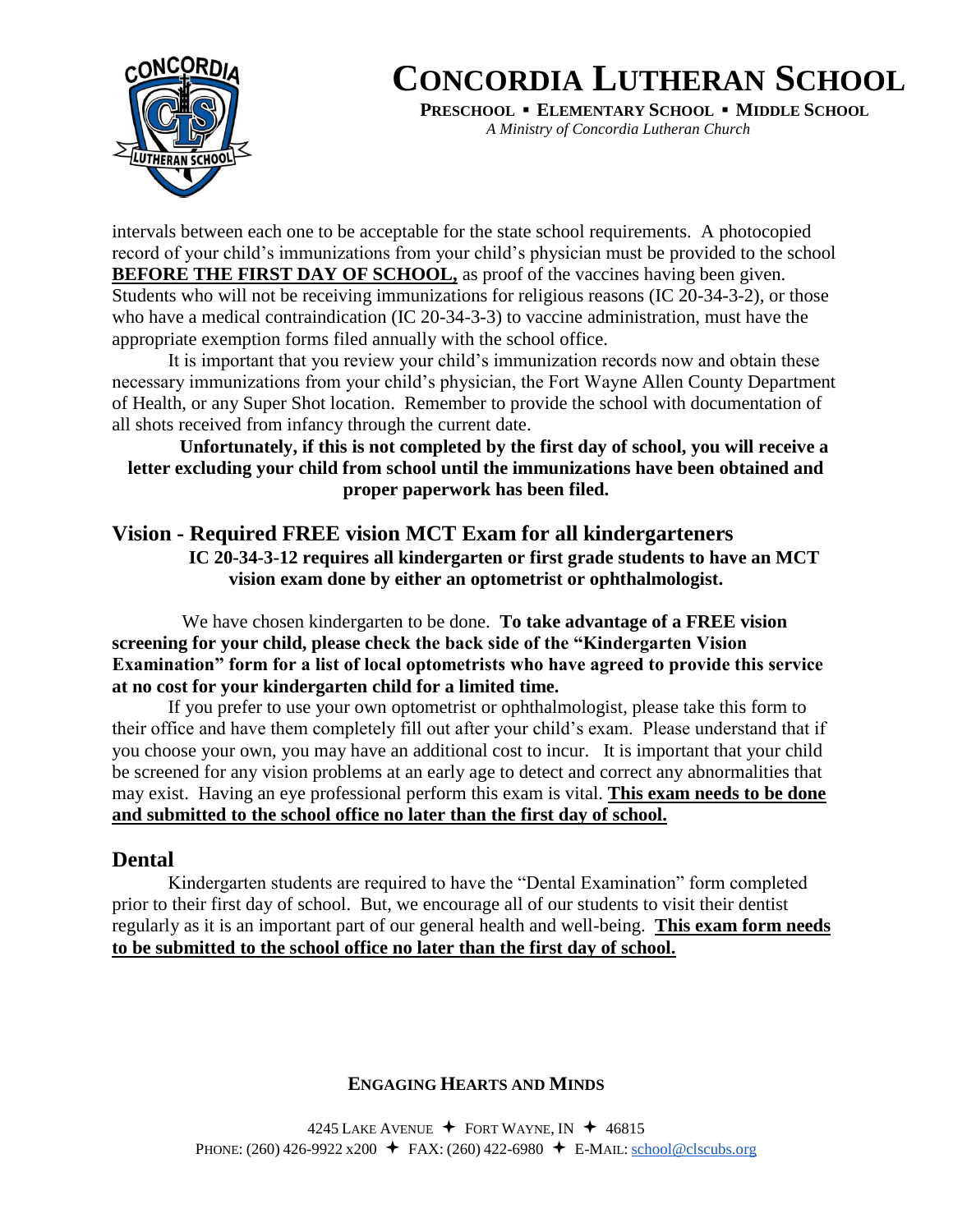

**PRESCHOOL ▪ ELEMENTARY SCHOOL ▪ MIDDLE SCHOOL** *A Ministry of Concordia Lutheran Church*

**Health Screening Information**

During the school year, the following health screenings will take place as part of the health services to your child, and fulfillment of the health screening laws of the State of Indiana. Some students will receive referral letters from the school nurse as a result of these screenings.

### **Hearing Screenings**

Hearing screenings will be conducted according to IC 20-34-3-14, on all students in grades **1, 4, 7, and 10** as mandated by the state. We will also check all students new to the school, and any others by special request. The school nurse, or trained volunteers, will conduct this screening. Re-checks will be done at least 2 weeks later on students who have questionable results and referral letters will be sent to those who do not meet the required thresholds on these rechecks. The school nurse will also notify the teachers of those students that referral letters are sent to.

### **PLEASE COMPLETE AND RETURN ALL REFERRAL FORMS TO THE ATTENTION OF THE SCHOOL NURSE**

### **Vision Screenings**

Both far and near vision screening will be conducted according to IC 20-31-3-12 for all students in grades **3, 5, and 8**. We will also check all students by special request. The school nurse, or trained volunteers, will conduct this screening. This Indiana Law also requires that **either K or grade 1** be examined by an eye professional, so we have decided to send all of our kindergarten students for the FREE exam that local eye doctors have offered to us. Re-checks will be done on students who have questionable results and referral letters will be sent to those who do not meet the minimum requirements on these rechecks. The school nurse will also notify the teachers of those students that referral letters are sent to.

### **PLEASE COMPLETE AND RETURN ALL REFERRAL FORMS TO THE ATTENTION OF THE SCHOOL NURSE**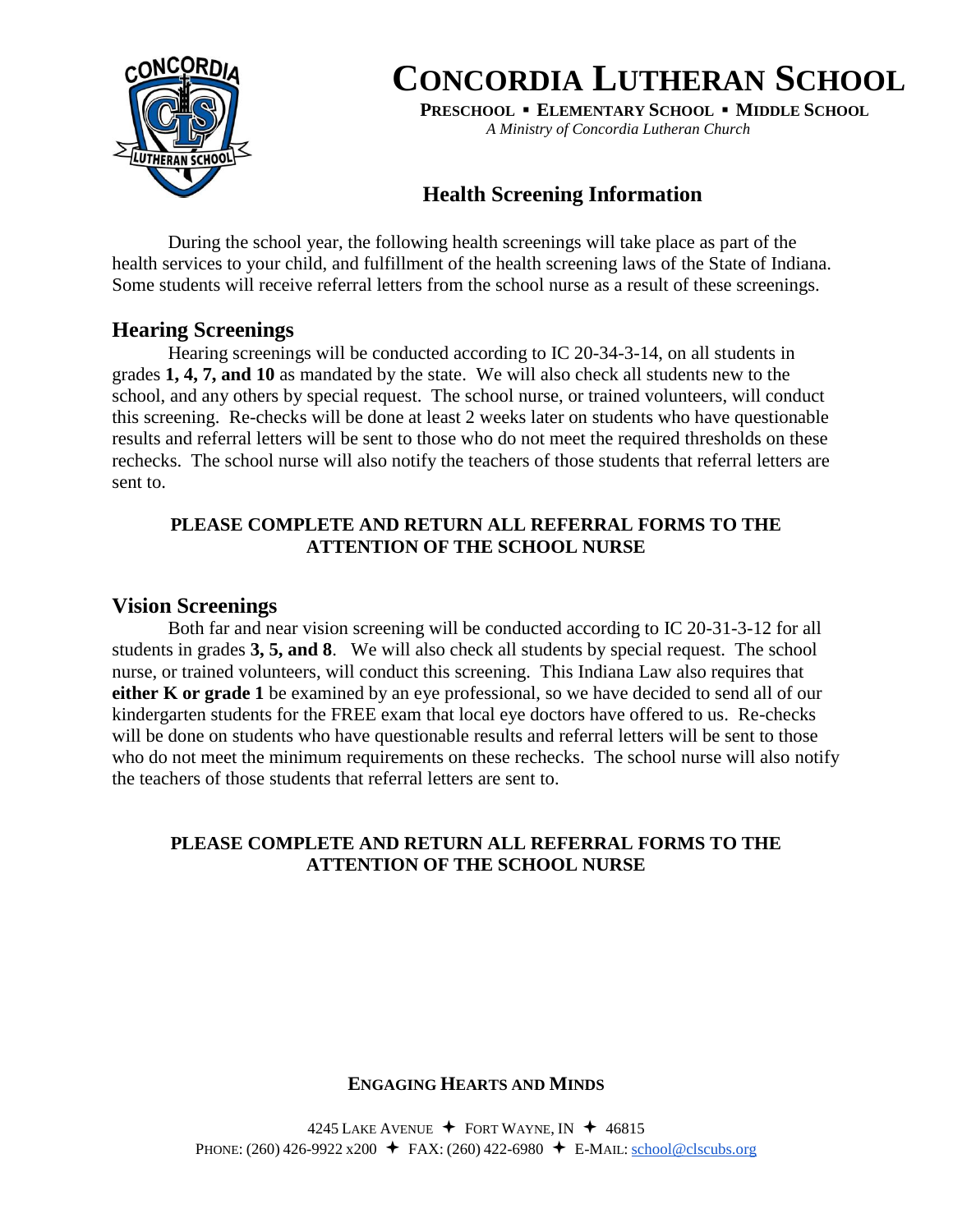

**PRESCHOOL ▪ ELEMENTARY SCHOOL ▪ MIDDLE SCHOOL**

*A Ministry of Concordia Lutheran Church*

### **Medications**

We will only administer FDA approved over–the–counter (OTC) and prescription medications prescribed to your child (this does not include any herbal medications or narcotic medications). These medications need to be brought to school by an adult in their original package and accompanied by the medication consent form found on our website or in the school office. Medication brought in to school will only be available during school hours. Our school policies are in accordance with IC 20-34-3-18. All medication will be kept in a locked cabinet with the nurse, or trained staff member dispensing according to the package instructions. Students are not to have medication with them at any time. The only exception to this is if your child needs emergency medication (ex. insulin, an inhaler or an epinephrine injection) and the proper paperwork is filled out and on file with the school. (Per Concordia Policy, students in 6-8 grade may self-carry with appropriate documentation on file. Forms may be found in the school office) If needed, this form requires a signature from your child's physician and is only for their EMERGENCY medication. These policies are in place to keep your child and others in the building as safe as they can be during the school day. A reminder that all cough drops are considered OTC medication and need to be kept in the school office for your child's use. Please read our full medication policy on the reverse side of the "Medication Consent" form.

### **Please understand that NO medication can be sent home with your child.**

(rev ACNPSA 1/22)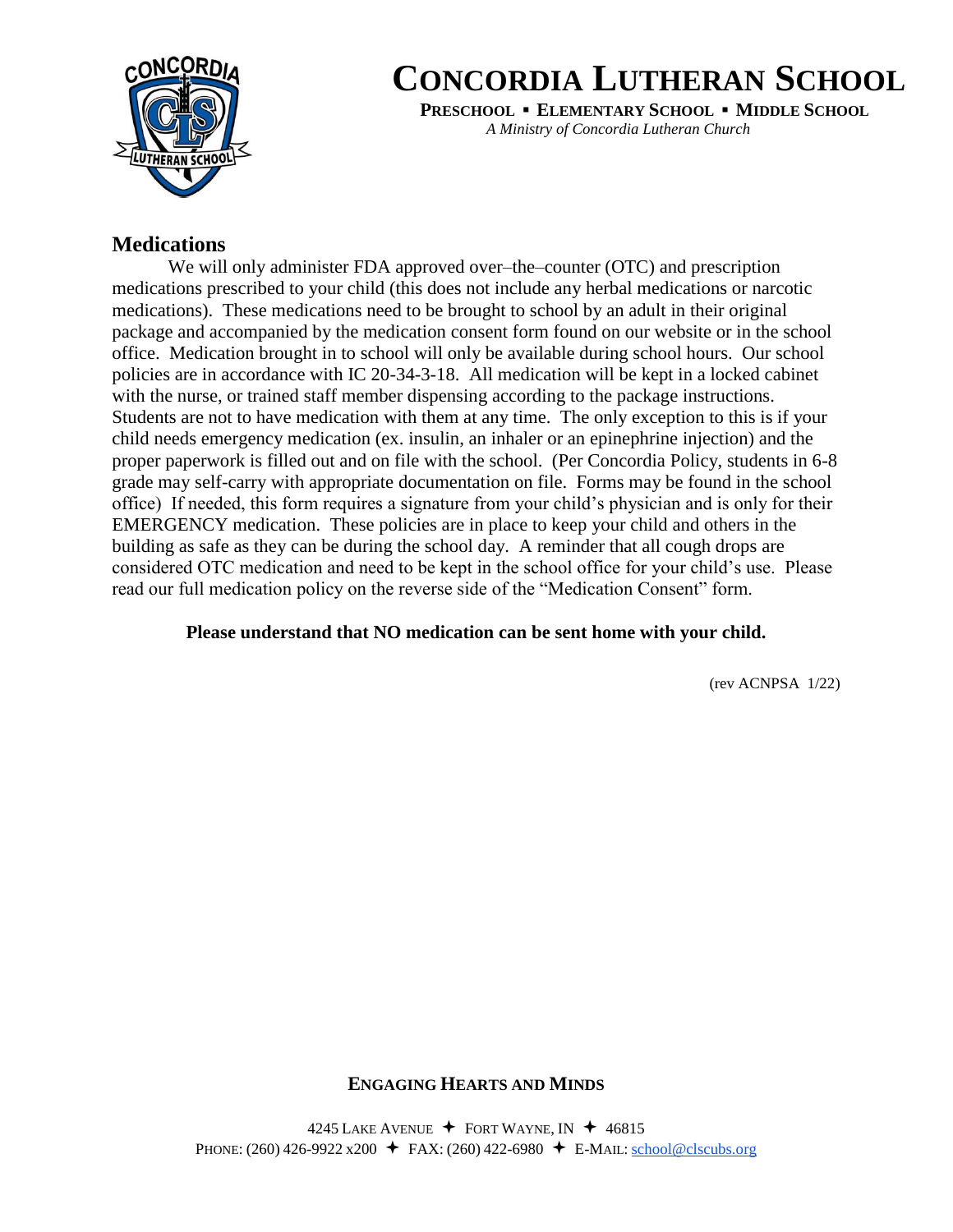

**PRESCHOOL ▪ ELEMENTARY SCHOOL ▪ MIDDLE SCHOOL**

*A Ministry of Concordia Lutheran Church*

**RETURN TO SCHOOL BEFORE 1ST DAY OF SCHOOL**

| Name                                                                                   | Date of Birth $\_\_\_\_\_\_\_\_\_\_\$                                                                                                     |
|----------------------------------------------------------------------------------------|-------------------------------------------------------------------------------------------------------------------------------------------|
| Allergies                                                                              |                                                                                                                                           |
| Current Medications: (list name, dosage, and time)                                     |                                                                                                                                           |
|                                                                                        | Time                                                                                                                                      |
|                                                                                        | Time                                                                                                                                      |
|                                                                                        |                                                                                                                                           |
| $Height \qquad \qquad \text{Weight} \qquad \qquad \text{B/P} \qquad \qquad \text{---}$ | Pulse                                                                                                                                     |
| <b>Eyes</b>                                                                            | <b>Lab Work</b> (if indicated)                                                                                                            |
| Ears                                                                                   | Hematocrit                                                                                                                                |
| <b>Nose</b>                                                                            | Hemoglobin                                                                                                                                |
| <b>Throat</b>                                                                          | <b>Lead Level</b>                                                                                                                         |
|                                                                                        | <b>Sickle Cell</b><br><u> 1999 - Jan Jawa Barat, prima pro</u>                                                                            |
| <b>Heart</b>                                                                           | <b>Urinalysis</b><br><u> 1989 - Andrea Albert III, politik a postal de la provincia de la provincia de la provincia de la provincia d</u> |
|                                                                                        |                                                                                                                                           |
| Extremities                                                                            | <b>Tuberculin Test</b> (if indicated)                                                                                                     |
| Musculoskeletal _________________                                                      | Type of test                                                                                                                              |
| Neurological ______________                                                            | Date                                                                                                                                      |
|                                                                                        | Results<br><u> 1989 - John Stone</u>                                                                                                      |
| Is this student physically fit to participate in all physical education programs?      |                                                                                                                                           |
|                                                                                        | Yes No No If no, please explain No No No No. 1991                                                                                         |

**PHYSICIAN CERTIFICATE OF EXAMINATION FORM**

**ENGAGING HEARTS AND MINDS**

\_\_\_\_\_\_\_\_\_\_\_\_\_\_\_\_\_\_\_\_\_\_\_\_\_\_\_\_\_\_\_\_\_\_\_\_\_\_\_\_\_\_\_\_\_\_\_\_\_\_\_\_\_\_\_\_\_\_\_\_\_\_\_\_\_\_\_\_\_\_\_\_\_\_\_\_\_\_\_\_\_\_\_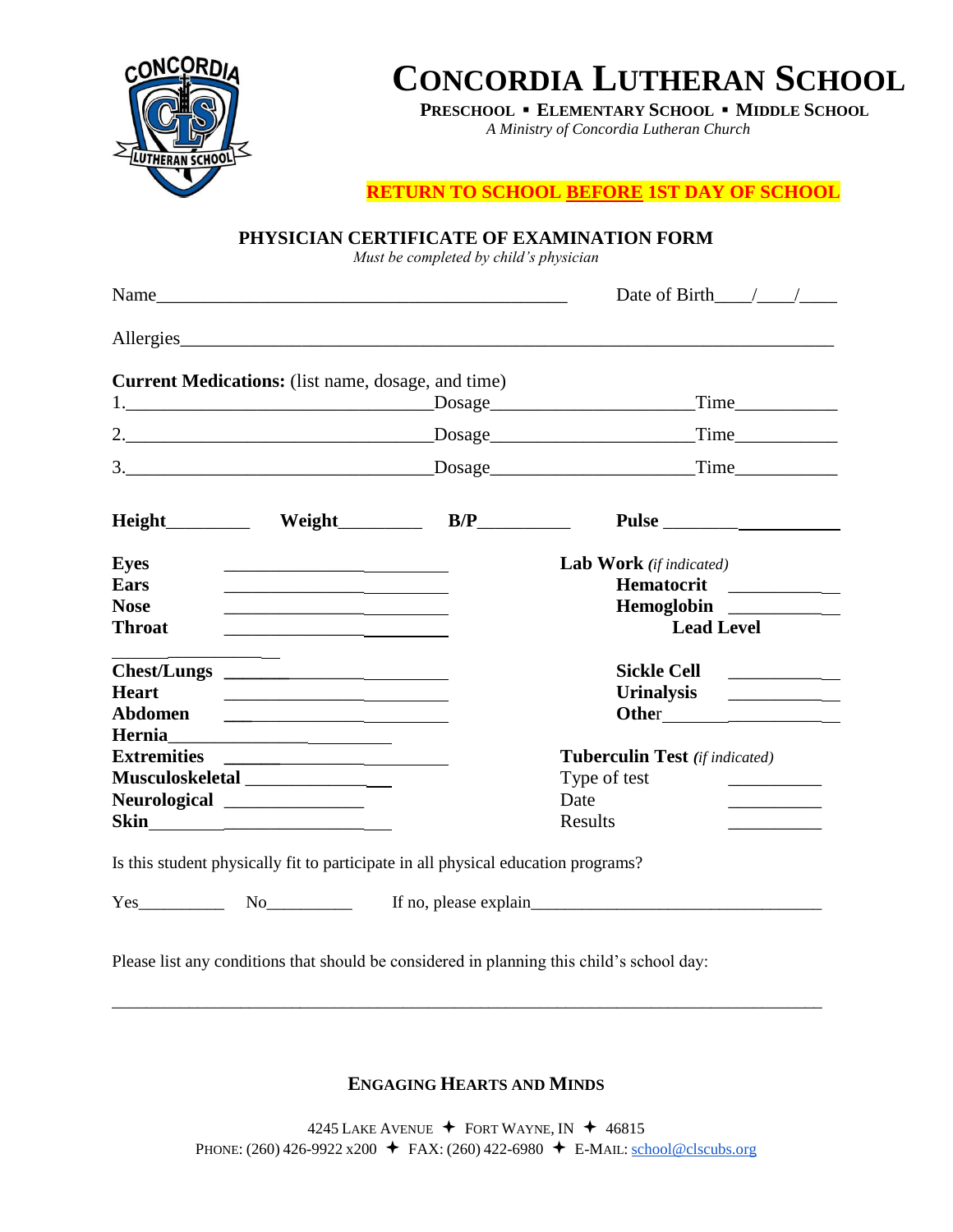

**PRESCHOOL ▪ ELEMENTARY SCHOOL ▪ MIDDLE SCHOOL** *A Ministry of Concordia Lutheran Church*

**Student Name \_\_\_\_\_\_\_\_\_\_\_\_\_\_\_\_\_\_\_\_\_\_\_\_\_\_\_\_\_\_\_\_\_\_\_\_\_\_\_\_\_\_** 

#### **Grade \_\_\_\_\_\_\_\_\_\_\_\_\_**

## **IMMUNIZATION HISTORY**

## **PLEASE ATTACH A COPY OF THE CHILD'S FULL IMMUNIZATION RECORD**

All Kindergarten students must have an immunization record in the school office *before the first day of school*. This student MAY NOT attend Kindergarten without a record of having received the required immunizations listed below or unless a medical OR religious exemption form has been filed with the school office.

Required vaccinations are as follows:

**Kindergarten –5 th Grades**

**DTaP (5) IPV (4) Hepatitis B (3) MMR (2) Varicella (2) Hepatitis A (2)**

**6th - 8th Grades**

**Previous listed plus additional Tdap (1) and MCV4 (1)** 

## *\*\*\*\*\*These are the minimum doses that are necessary. All minimum ages and intervals for each vaccination as specified in the CDC guidelines must be followed to be considered valid in the State of Indiana.\*\*\*\*\**

\_\_\_\_\_\_\_\_\_\_\_\_\_\_\_\_\_\_\_\_\_\_\_\_\_\_\_\_\_\_\_\_\_\_\_\_\_\_\_\_\_\_\_\_\_\_\_ Printed/Stamped Name of Physician Completing this Form

Physician's Signature Date

\_\_\_\_\_\_\_\_\_\_\_\_\_\_\_\_\_\_\_\_\_\_\_\_\_\_\_\_\_\_\_\_\_\_\_\_\_\_\_\_\_\_\_\_\_\_\_ \_\_\_\_\_\_\_\_\_\_\_\_\_\_\_\_\_\_\_\_\_\_

(rev ACNPSA 1/22)

**RETURN TO SCHOOL BEFORE 1ST DAY OF SCHOOL**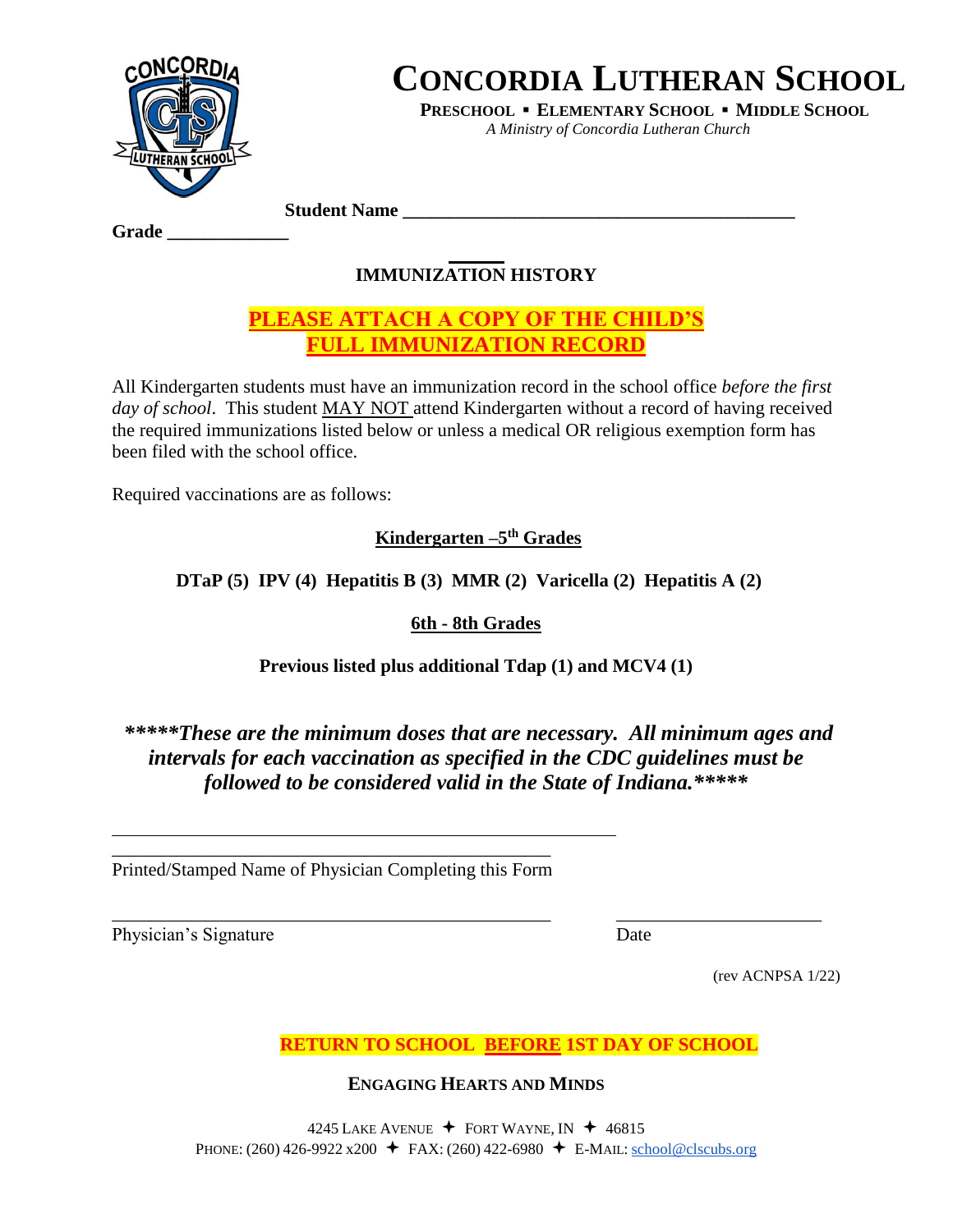

**PRESCHOOL ▪ ELEMENTARY SCHOOL ▪ MIDDLE SCHOOL**

*A Ministry of Concordia Lutheran Church*

**HEALTH QUESTIONNAIRE**

(Parent/Guardian to complete)

|                                                                                                                                                                    |                                                       |                                                                                                                                                                                                          |                                                     | Grade $\Box$ Date of Birth $\Box$                                                                                                                             |
|--------------------------------------------------------------------------------------------------------------------------------------------------------------------|-------------------------------------------------------|----------------------------------------------------------------------------------------------------------------------------------------------------------------------------------------------------------|-----------------------------------------------------|---------------------------------------------------------------------------------------------------------------------------------------------------------------|
|                                                                                                                                                                    |                                                       |                                                                                                                                                                                                          |                                                     | Phone Number                                                                                                                                                  |
| Father's Name                                                                                                                                                      |                                                       |                                                                                                                                                                                                          |                                                     | Mother's Name                                                                                                                                                 |
|                                                                                                                                                                    |                                                       |                                                                                                                                                                                                          |                                                     |                                                                                                                                                               |
|                                                                                                                                                                    |                                                       | <b>Health History</b>                                                                                                                                                                                    |                                                     |                                                                                                                                                               |
|                                                                                                                                                                    |                                                       | Check all that apply to your child                                                                                                                                                                       |                                                     |                                                                                                                                                               |
| ADD/ADHD (circle)<br>Allergy $*$<br>⊔<br>Seasonal _______<br>ப<br>Other<br>- 1<br>Asthma <sup>*</sup><br>Chickenpox<br>Diabetes *<br><b>Chronic Ear Infections</b> | l 1<br>⊔<br>⊔<br>⊔<br><b>1</b><br>ப<br>$\blacksquare$ | <b>Emotional Disorder</b><br><b>GI/GU</b> Issues<br><b>Hearing Impairment</b><br>Hepatitis<br>Measles/Mumps/Rubella<br>Mononucleosis<br><b>Physical Handicaps</b><br>Pneumonia<br><b>Rheumatic Fever</b> | ப<br>$\Box$<br>❏<br>$\Box$<br>⊔<br>❏<br>$\Box$<br>❏ | <b>Scarlet Fever</b><br>Seizures <sup>*</sup><br>$\Box$ Tuberculosis<br><b>Vision Impairment</b><br><b>Whooping Cough</b><br>Other<br>Other<br>Other<br>Other |

*\*Please note these diagnoses may require a completed action plan form.*

Any checks made above, please give explanations and dates of diagnosis:

Has your child had an infectious/communicable disease other than those listed above? Please explain, giving relevant dates:

\_\_\_\_\_\_\_\_\_\_\_\_\_\_\_\_\_\_\_\_\_\_\_\_\_\_\_\_\_\_\_\_\_\_\_\_\_\_\_\_\_\_\_\_\_\_\_\_\_\_\_\_\_\_\_\_\_\_\_\_\_\_\_\_\_\_\_\_\_\_\_\_

\_\_\_\_\_\_\_\_\_\_\_\_\_\_\_\_\_\_\_\_\_\_\_\_\_\_\_\_\_\_\_\_\_\_\_\_\_\_\_\_\_\_\_\_\_\_\_\_\_\_\_\_\_\_\_\_\_\_\_\_\_\_\_\_\_\_\_\_\_\_\_\_\_\_\_

\_\_\_\_\_\_\_\_\_\_\_\_\_\_\_\_\_\_\_\_\_\_\_\_\_\_\_\_\_\_\_\_\_\_\_\_\_\_\_\_\_\_\_\_\_\_\_\_\_\_\_\_\_\_\_\_\_\_\_\_\_\_\_\_\_\_\_\_\_\_\_\_\_\_ \_\_\_\_\_\_\_\_\_\_\_\_\_\_\_\_\_\_\_\_\_\_\_\_\_\_\_\_\_\_\_\_\_\_\_\_\_\_\_\_\_\_\_\_\_\_\_\_\_\_\_\_\_\_\_\_\_\_\_\_\_\_\_\_\_\_\_\_\_\_\_\_\_\_

Please list Allergies

 $\overline{\phantom{a}}$ 

Does your child need to use an EPI-PEN due to allergic reactions? \_\_\_\_\_\_\_\_\_\_\_\_\_\_\_\_\_\_\_\_\_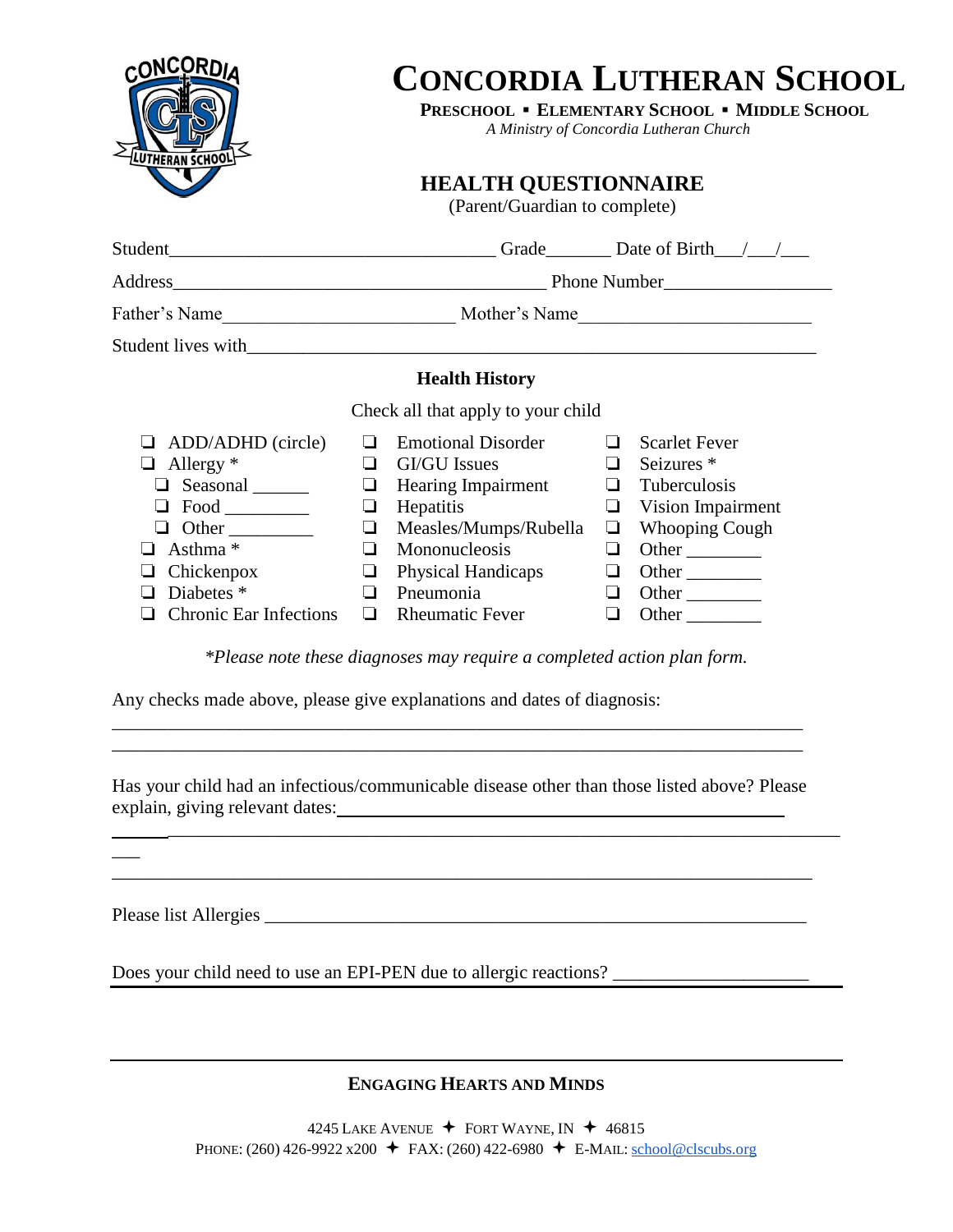

**PRESCHOOL ▪ ELEMENTARY SCHOOL ▪ MIDDLE SCHOOL**

*A Ministry of Concordia Lutheran Church*

## **HEALTH QUESTIONNAIRE** (Continued)

Please list any of the following with the month/year:

Severe Illnesses: Severe Injuries: (head injury, fractures, etc.): \_\_\_\_\_\_\_\_\_\_\_\_\_\_\_\_\_\_\_\_\_\_\_\_\_\_\_\_\_\_\_\_ Diagnostic Procedures: \_\_\_\_\_\_\_\_\_\_\_\_\_\_\_\_\_\_\_\_\_\_\_\_\_\_\_\_\_\_\_\_\_\_\_\_\_\_\_\_\_\_\_\_\_\_\_\_\_\_\_\_\_\_\_\_ Hospitalizations: Surgical Procedures: Is there any other information about your child's health status that you think the school should know which may be relevant to your child's health and safety or the health and safety of others in the school environment? **\_\_\_\_\_\_\_\_\_\_\_\_\_\_\_\_\_\_\_\_\_\_\_\_\_\_\_\_\_\_\_\_\_\_\_\_\_\_\_\_\_\_\_\_\_\_\_\_\_\_\_\_\_\_\_\_\_\_\_\_\_\_\_\_\_\_\_\_\_\_\_\_\_\_\_** Please list any conditions that should be considered in planning your child's school day: \_\_\_\_\_\_\_\_\_\_\_\_\_\_\_\_\_\_\_\_\_\_\_\_\_\_\_\_\_\_\_\_\_\_\_\_\_\_\_\_\_\_\_\_\_\_\_\_\_\_\_\_\_\_\_\_\_\_\_\_\_\_\_\_\_\_\_\_\_\_\_\_\_\_\_ \_\_\_\_\_\_\_\_\_\_\_\_\_\_\_\_\_\_\_\_\_\_\_\_\_\_\_\_\_\_\_\_\_\_\_\_\_\_\_\_\_\_\_\_\_\_\_\_\_\_\_\_\_\_\_\_\_\_\_\_\_\_\_\_\_\_\_\_\_\_\_\_\_\_\_ Physician's Name:\_\_\_\_\_\_\_\_\_\_\_\_\_\_\_\_\_\_\_\_\_\_\_\_\_\_\_ Phone\_\_\_\_\_\_\_\_\_\_\_\_\_\_\_\_ Dentist's Name:\_\_\_\_\_\_\_\_\_\_\_\_\_\_\_\_\_\_\_\_\_\_\_\_\_\_\_\_\_\_ Phone\_\_\_\_\_\_\_\_\_\_\_\_\_\_\_\_ Eye Doctor's Name\_\_\_\_\_\_\_\_\_\_\_\_\_\_\_\_\_\_\_\_\_\_\_\_\_\_ Phone\_\_\_\_\_\_\_\_\_\_\_\_\_\_\_\_

To the best of my knowledge the above information is complete and accurate. I acknowledge that I have a continuing obligation to inform the school of any changes in my child's health status that are relevant to the information requested by this form.

\_\_\_\_\_\_\_\_\_\_\_\_\_\_\_\_\_\_\_\_\_\_\_\_\_\_\_\_\_\_\_\_\_\_\_\_\_\_\_ \_\_\_\_\_\_\_\_\_\_\_\_\_\_\_\_\_\_

Parent/Guardian Signature Date

(rev ACNPSA 1/22)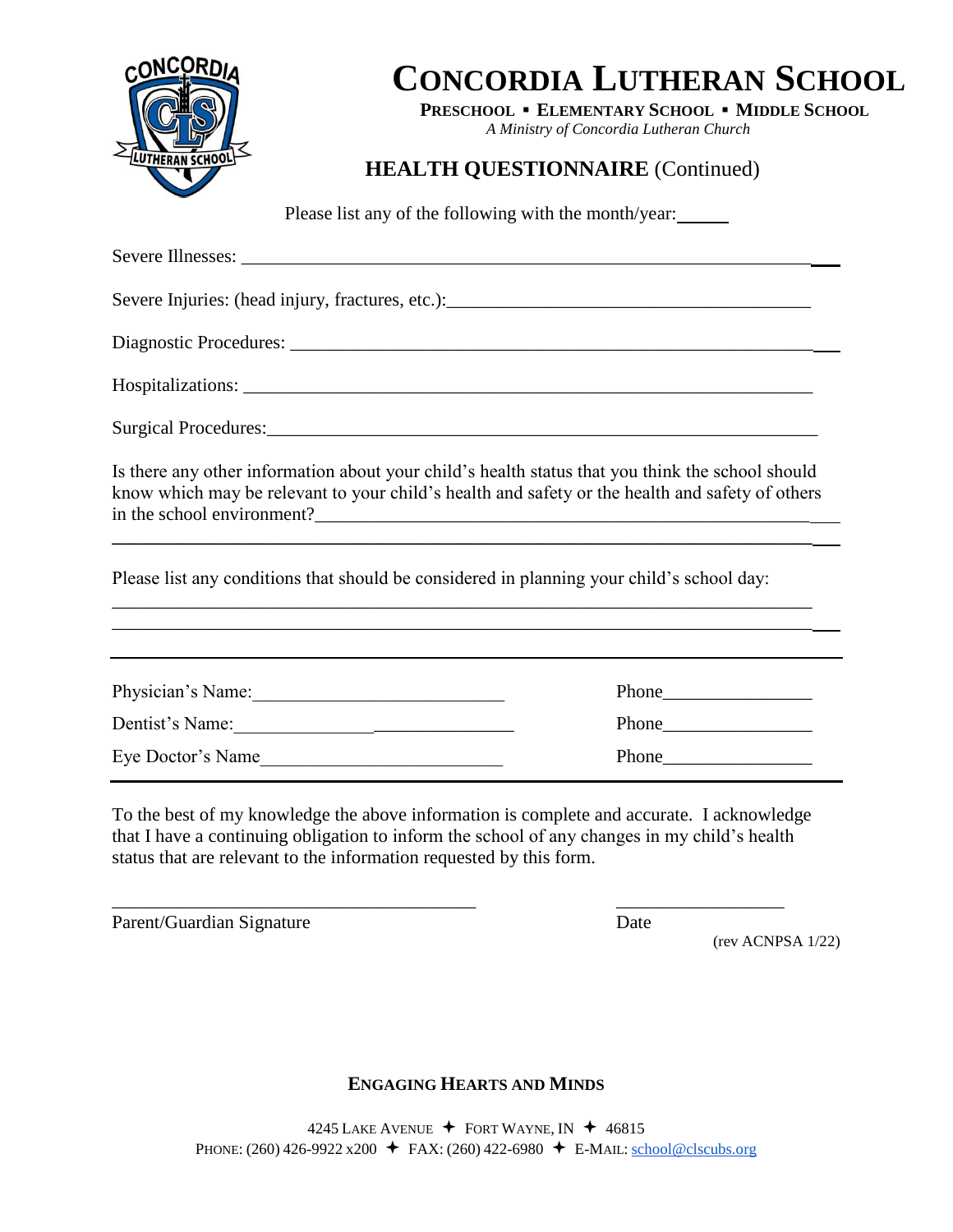

**PRESCHOOL ▪ ELEMENTARY SCHOOL ▪ MIDDLE SCHOOL**

*A Ministry of Concordia Lutheran Church*

**RETURN TO SCHOOL BEFORE 1ST DAY OF SCHOOL**

## KINDERGARTEN MCT VISION EXAMINATION

STUDENT'S NAME FOR EXAMPLE THE SET OF STUDENT'S NAME

**ALL AREAS must be filled out to be considered a complete exam by the State of Indiana.** 

### **EXAMINER'S REPORT**

*VISUAL ACUITY -* Near and Far must both be done for this exam.

|                            | <b>NEAR</b>                                                  | FAR         |             |
|----------------------------|--------------------------------------------------------------|-------------|-------------|
| <b>Right Eye</b>           |                                                              |             |             |
| Left Eye<br><b>Both</b>    |                                                              |             |             |
|                            |                                                              |             |             |
| <b>REFRACTIVE EYE EXAM</b> |                                                              | <b>PASS</b> | <b>FAIL</b> |
|                            | <b>OCULAR HEALTH (Both Internal and External)</b>            | <b>PASS</b> | <b>FAIL</b> |
|                            | EYE BINOCULAR COORDINATION EXAM                              | <b>PASS</b> | <b>FAIL</b> |
|                            | Has the parent/guardian been advised of any abnormality? YES |             | <b>NONE</b> |
|                            | Has the child been prescribed eyeglasses at this time?       | YES         | NO          |

Additional remarks or information which you feel might be of assistance to the school in promoting good vision health for this student:

| Examining Eye Doctor's Signature | )ate |
|----------------------------------|------|

\_\_\_\_\_\_\_\_\_\_\_\_\_\_\_\_\_\_\_\_\_\_\_\_\_\_\_\_\_\_\_\_\_\_\_\_\_\_\_\_\_\_\_\_\_\_\_\_\_\_\_\_\_\_\_\_\_\_\_\_\_\_\_\_\_\_\_\_\_\_\_\_\_\_\_\_\_

Stamped/Printed Name, Address and Phone Number of Examining Eye Doctor:

\_\_\_\_\_\_\_\_\_\_\_\_\_\_\_\_\_\_\_\_\_\_\_\_\_\_\_\_\_\_\_\_\_\_\_\_\_\_\_\_\_\_\_\_\_\_\_\_

\_\_\_\_\_\_\_\_\_\_\_\_\_\_\_\_\_\_\_\_\_\_\_\_\_\_\_\_\_\_\_\_\_\_\_\_\_\_\_\_\_\_\_\_\_\_\_\_ (rev ACNPSA 1/22)

### **ENGAGING HEARTS AND MINDS**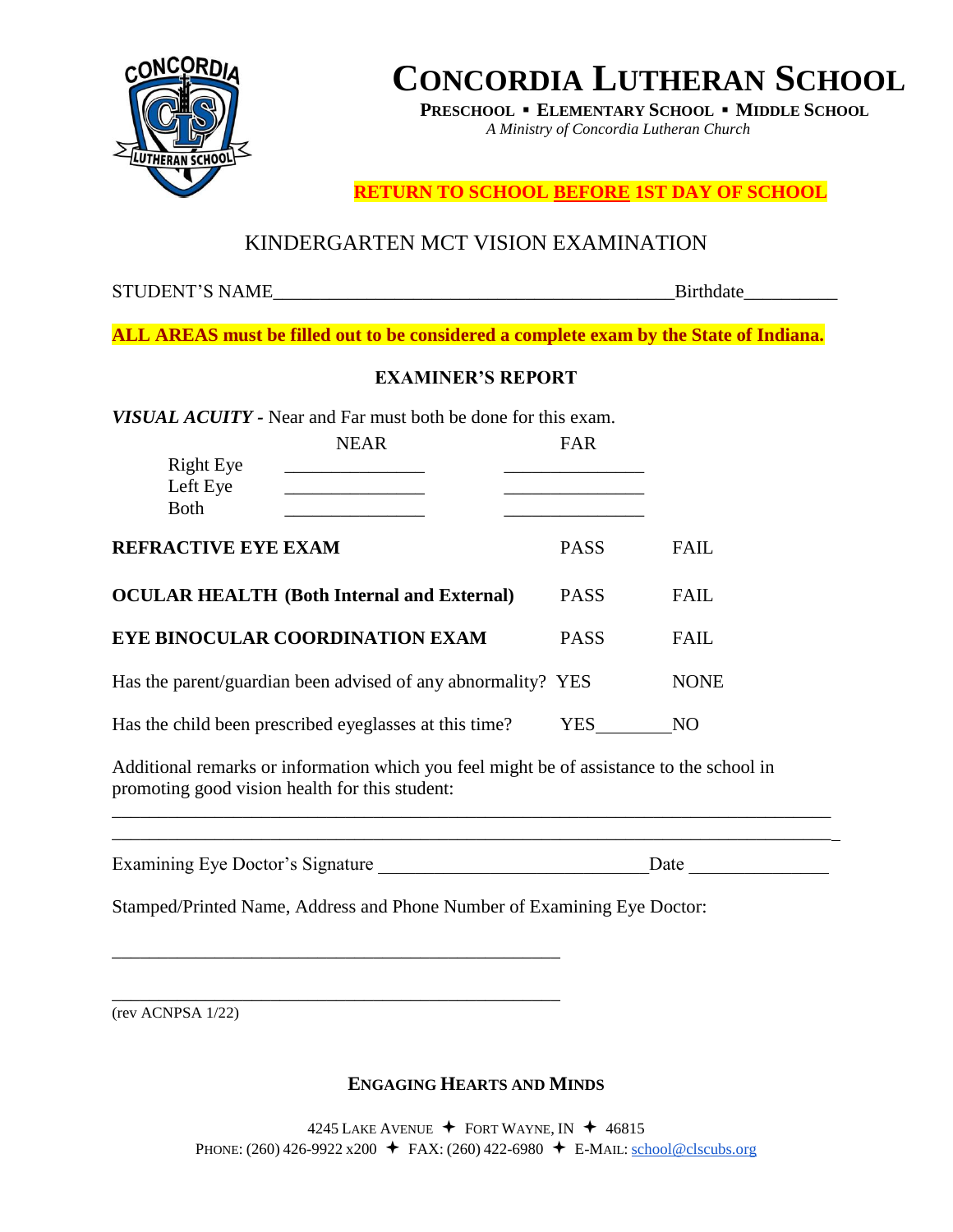

**PRESCHOOL ▪ ELEMENTARY SCHOOL ▪ MIDDLE SCHOOL** *A Ministry of Concordia Lutheran Church*

## **2022-2023 ` FREE Kindergarten MCT Vision Screening**

The following Optometrists have volunteered to provide **FREE** kindergarten screenings in their offices. I encourage you all to take advantage of this rare FREE preventative health opportunity offered to families in the Allen County Non Public School Association (ACNPSA).

### **It is necessary to follow the guidelines below in order to ensure a free, professional vision screening.**

- 1. Call one of the following offices and identify yourself and the non-public school your child will be attending.
- 2. **CALL for an appointment no later than JULY 1** and tell them that your appointment is for kindergarten screening.
- 3. Be sure to take this kindergarten vision screening report form with you for the optometrist to complete.

| Dr. Thomas Baker                                 | 749-0407 |
|--------------------------------------------------|----------|
| 1318 Minnich Rd. New Haven, IN                   |          |
| Dr. Steven Bennett                               | 490-1060 |
| 1850 East Dupont Rd. Fort Wayne, IN              |          |
| Dr. Aileen Heaston                               | 489-3996 |
| 10301 Dawson's Creek Blvd. Suite A Ft. Wayne, IN |          |
| Hockemeyer Family Eye Care:                      |          |
| Dr. Troy Hockemeyer                              | 493-1505 |
| Dr. Andrew Hoffman                               |          |
| Dr. Megan Fuelling                               |          |
| 1010 Boulder Ridge Trail New Haven, IN           |          |
| Dr. Thomas Zachman                               | 432-1231 |
| 7625 W. Jefferson Blvd. Ft Wayne, IN             |          |

\*\*\*We are most appreciative to the above optometrists for their services to the Allen County Non-Public Schools! At the time of your child's appointment, **PLEASE** give them a word of thanks for taking time out of their practice to give back to our community.

> (revised ACNPSA 1/22) **RETURN TO SCHOOL BEFORE 1ST DAY OF SCHOOL**

### **ENGAGING HEARTS AND MINDS**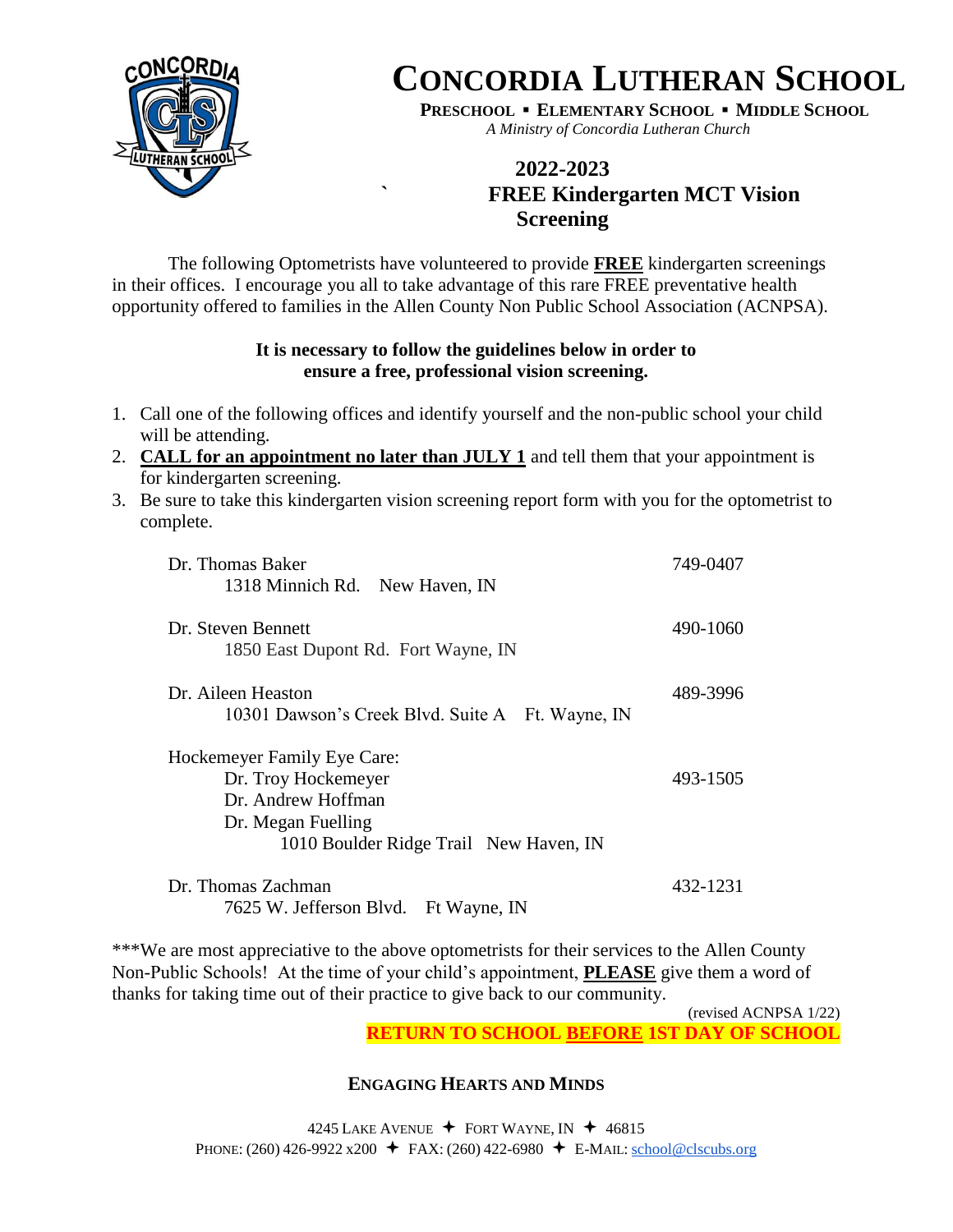| <b>CONCORDI</b>                    |           | <b>CONCORDIA LUTHERAN SCHOOL</b><br>PRESCHOOL . ELEMENTARY SCHOOL . MIDDLE SCHOOL<br>A Ministry of Concordia Lutheran Church<br><b>CERTIFICATE OF DENTAL EXAMINATION</b> |                    |
|------------------------------------|-----------|--------------------------------------------------------------------------------------------------------------------------------------------------------------------------|--------------------|
|                                    | Student's |                                                                                                                                                                          |                    |
| Name                               |           |                                                                                                                                                                          |                    |
| (Last)                             | (First)   | (M.I.)                                                                                                                                                                   |                    |
| Date of Birth $\frac{1}{\sqrt{2}}$ |           |                                                                                                                                                                          | Enrolling in Grade |
|                                    |           | This form is to be completed by the Child's Dentist.                                                                                                                     |                    |
|                                    |           | <b>DENTAL EXAMINATION</b>                                                                                                                                                |                    |
|                                    |           | Code: No Defect = $0$ Defect = Note Condition                                                                                                                            |                    |
| <b>Teeth</b>                       |           |                                                                                                                                                                          |                    |
|                                    |           |                                                                                                                                                                          |                    |
|                                    |           | 2. Malocclusion                                                                                                                                                          |                    |
| Soft Tissue<br>3.                  |           |                                                                                                                                                                          |                    |

4. Oral Hygiene\_\_\_\_\_\_\_\_\_\_\_\_\_\_\_\_\_\_\_\_\_\_\_\_\_\_\_\_\_\_\_\_\_\_\_\_\_\_\_\_\_\_\_\_\_\_ 5. Fluoride\_\_\_\_\_\_\_\_\_\_\_\_\_\_\_\_\_\_\_\_\_\_\_\_\_\_\_\_\_\_\_\_\_\_\_\_\_\_\_\_\_\_\_\_\_\_\_\_\_\_ 6. Sealant\_\_\_\_\_\_\_\_\_\_\_\_\_\_\_\_\_\_\_\_\_\_\_\_\_\_\_\_\_\_\_\_\_\_\_\_\_\_\_\_\_\_\_\_\_\_\_\_\_\_

explain

Does this child presently have any tooth decay or other dental defects which may reduce his/her efficiency or prevent him/her from receiving the full benefit of his/her schoolwork? If yes, please

\_\_\_\_\_\_\_\_\_\_\_\_\_\_\_\_\_\_\_\_\_\_\_\_\_\_\_\_\_\_ \_\_\_\_\_\_\_\_\_\_\_\_\_\_\_\_\_\_\_\_\_\_\_\_\_\_\_\_\_\_\_\_\_\_\_

## \_\_\_\_\_\_\_\_\_\_\_\_\_\_\_\_\_\_\_\_\_\_\_\_\_\_\_\_\_\_\_\_\_\_\_\_\_\_\_\_\_\_\_\_\_\_\_\_\_\_\_\_\_\_\_\_\_\_\_\_\_\_\_\_\_\_\_\_\_\_\_\_\_\_\_\_\_

**Further Recommendations** \_\_\_\_\_\_\_\_\_\_\_\_\_\_\_\_\_\_\_\_\_\_\_\_\_\_\_\_\_\_\_\_\_\_\_\_\_\_\_\_\_\_\_\_\_\_\_\_\_\_\_\_\_\_\_\_\_\_\_\_\_\_\_\_\_\_\_\_\_\_\_\_\_\_\_\_\_

**PRESENT STATUS**

Print/Stamp Dentist's Name Signature

\_\_\_\_\_\_\_\_\_\_\_\_\_\_\_

Date (rev ACNPSA 1/22)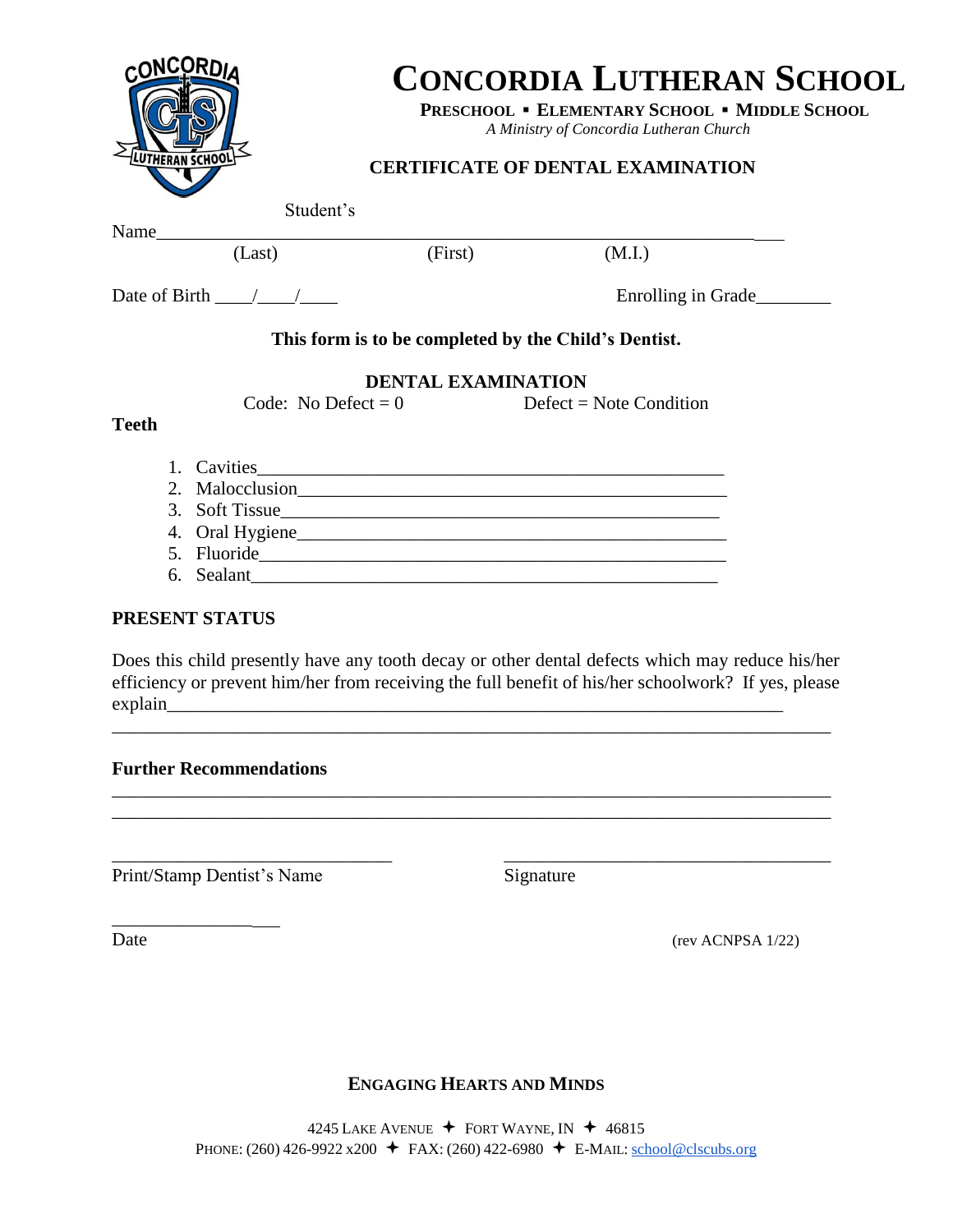

**PRESCHOOL ▪ ELEMENTARY SCHOOL ▪ MIDDLE SCHOOL**

*A Ministry of Concordia Lutheran Church*

**RELIGIOUS EXEMPTION FOR IMMUNIZATIONS**

*Reference Indiana Code Section 20-34-3-2*

Student's Name \_\_\_\_\_\_\_\_\_\_\_\_\_\_\_\_\_\_\_\_\_\_\_\_\_\_\_\_\_ Date of Birth \_\_\_\_/\_\_\_\_/\_\_\_\_

I have been informed of the immunization requirements stated in the Indiana Code.

I understand that all the required immunizations may be obtained through the Allen County Department of Health, free of charge.

> Allen County Department of Health Immunization Clinic Phone Number 260-449-7504

I understand that for the safety of my student, he/she will be dismissed from class in the event of an epidemic involving a disease that he/she has not been vaccinated against.

Understanding all of the above, I wish to document my objection to my student being immunized against the following diseases:

\_\_\_\_\_\_\_\_\_\_\_\_\_\_\_\_\_\_\_\_\_\_\_\_\_\_\_\_\_\_\_\_\_\_\_\_\_\_\_\_\_\_\_\_\_\_\_\_\_\_\_\_\_\_\_\_\_\_\_\_\_\_\_\_\_\_\_\_\_\_\_\_\_\_\_\_\_\_ \_\_\_\_\_\_\_\_\_\_\_\_\_\_\_\_\_\_\_\_\_\_\_\_\_\_\_\_\_\_\_\_\_\_\_\_\_\_\_\_\_\_\_\_\_\_\_\_\_\_\_\_\_\_\_\_\_\_\_\_\_\_\_\_\_\_\_\_\_\_\_\_\_\_\_\_\_\_

□ Hepatitis A □ Hepatitis B □ DTap □ Polio □ MMR □ Varicella □ Meningitis

And for the following **religious** reasons *(please be specific)* 

**I understand that I must file a formal objection annually, in lieu of presenting documentation of immunizations received.**

| Printed name of Parent/Guardian | Signature of Parent/Guardian                                                                 | Date          |
|---------------------------------|----------------------------------------------------------------------------------------------|---------------|
|                                 | This signed and dated form must be returned to the school office by the first day of school. |               |
|                                 |                                                                                              | (ACNPSA 1/22) |

\_\_\_\_\_\_\_\_\_\_\_\_\_\_\_\_\_\_\_\_\_\_\_\_\_\_\_\_\_ \_\_\_\_\_\_\_\_\_\_\_\_\_\_\_\_\_\_\_\_\_\_\_\_\_\_\_\_\_\_\_ \_\_\_\_\_\_\_\_\_\_\_\_\_\_

### **ENGAGING HEARTS AND MINDS**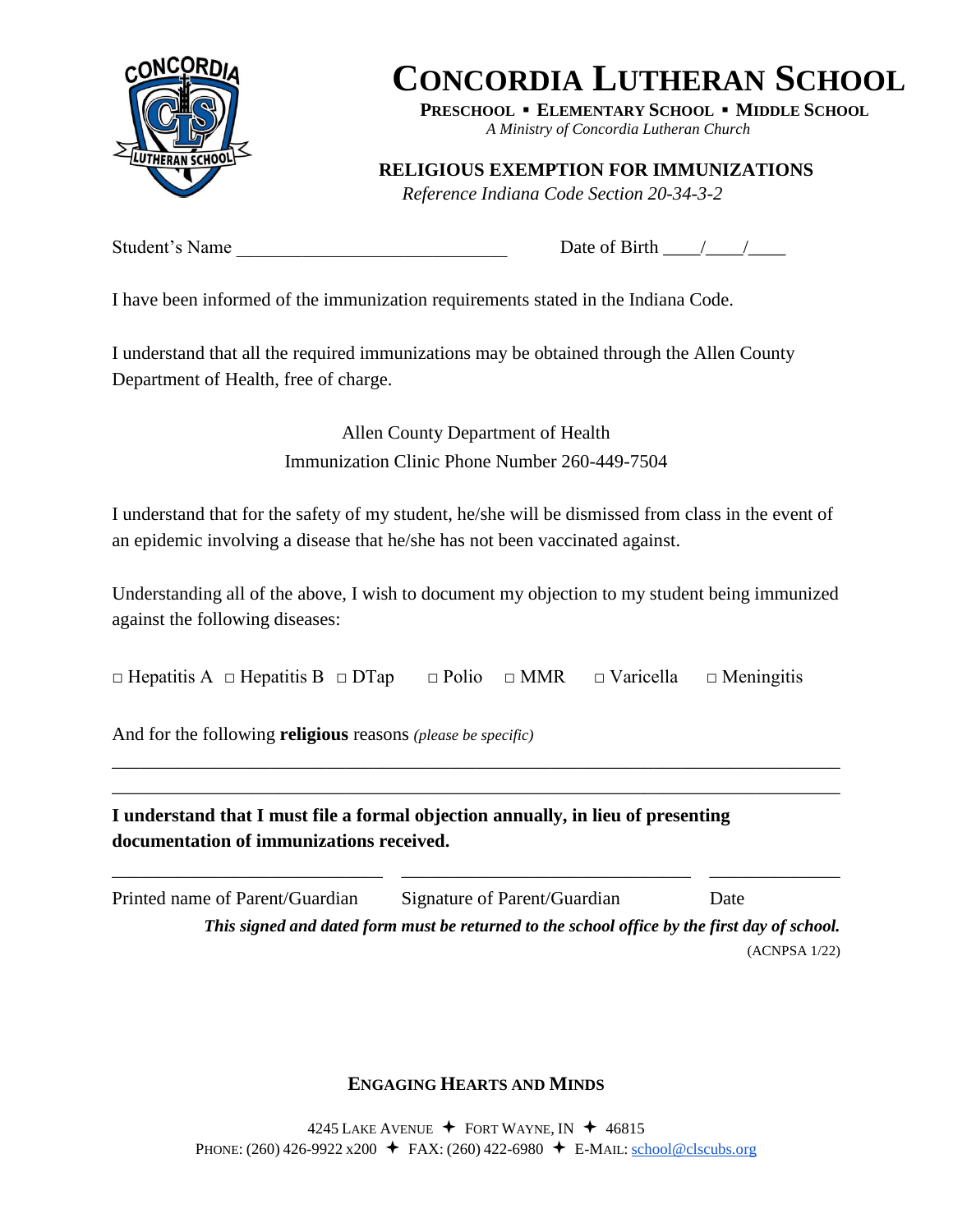

**PRESCHOOL ▪ ELEMENTARY SCHOOL ▪ MIDDLE SCHOOL** *A Ministry of Concordia Lutheran Church*

#### **ENGAGING HEARTS AND MINDS**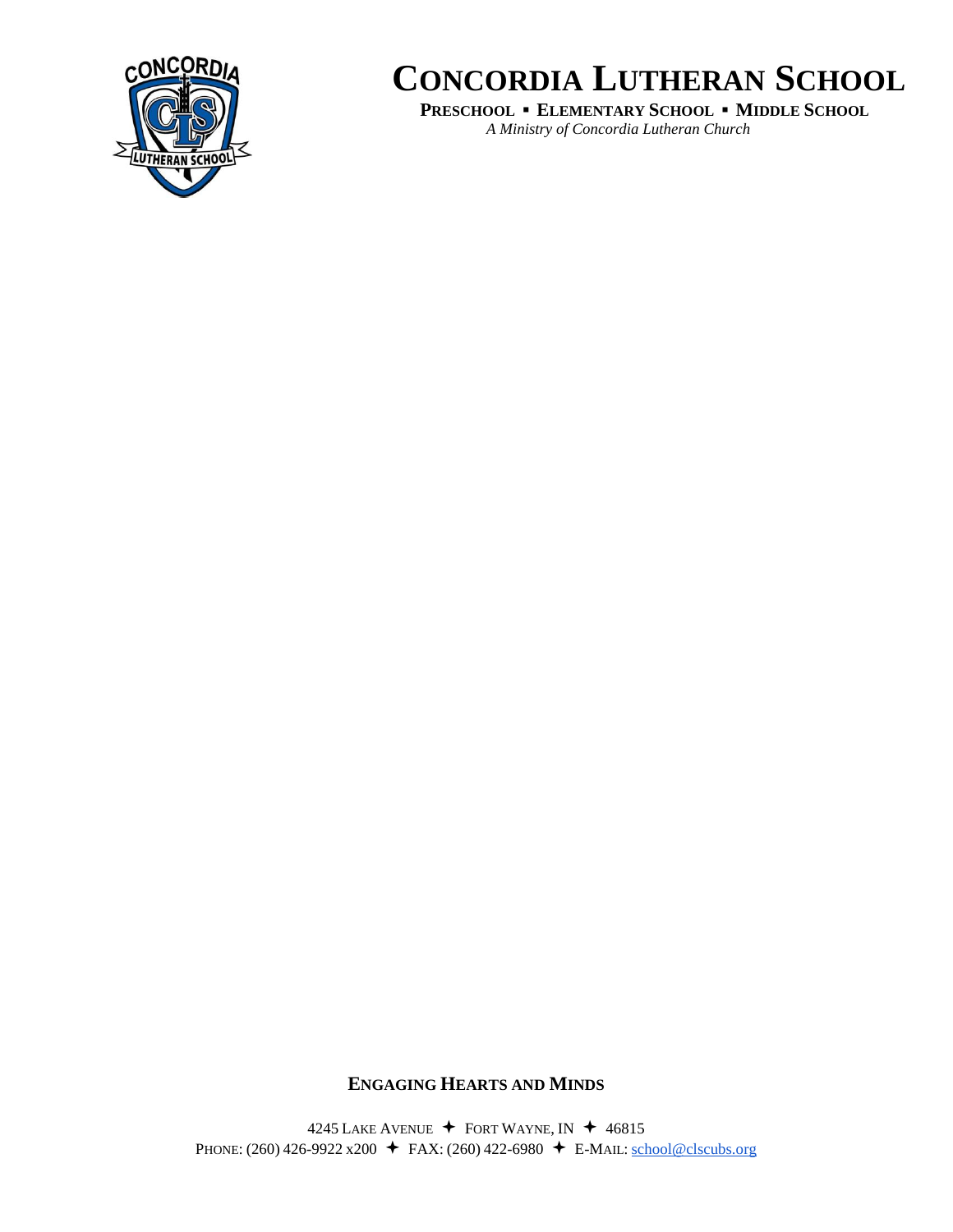

**PRESCHOOL ▪ ELEMENTARY SCHOOL ▪ MIDDLE SCHOOL**

*A Ministry of Concordia Lutheran Church*

### **VACCINE MEDICAL EXEMPTION**

State Form 54648 (4-11) Indiana State Department of Health, Immunization Division

#### INSTRUCTIONS

*1. This form for any child in grades K – 12 who is unable to receive a vaccine required for school entry due to a medical contraindication.* 

*2. Complete and sign form. Submitted to school as proof of exemption from required immunization.* 

| Patient Name                                                         | Date of Birth $(month/day/year)$ |
|----------------------------------------------------------------------|----------------------------------|
| Parent/Guardian Name                                                 |                                  |
| <b>Street Address</b><br><u> 1980 - Jan Samuel Barbara, martin a</u> |                                  |
| City<br>ZIP Code                                                     | Telephone Number                 |

#### **General Contraindications to All Vaccines** (*Vaccine(s) should not be given*.)

Severe allergic reaction (e.g., anaphylaxis) after a previous vaccine dose or to a vaccine component

| $\Box$ Hepatitis B (Hep B)                         | $\Box$ Inactivated poliovirus (IPV)  | $\Box$ Meningococcal,<br>conjugate (MCV4) or |
|----------------------------------------------------|--------------------------------------|----------------------------------------------|
| $\Box$ Diphtheria, tetanus, pertussis (DTaP, Tdap) | $\Box$ Measles, mumps, rubella (MMR) | Meningococcal,<br>polysaccharide (MPSV4)     |
| $\Box$ Tetanus, diphtheria (DT, Td)                | $\Box$ Varicella (Var)               |                                              |

Which vaccine or vaccine component caused reaction?\_\_\_\_\_\_\_\_\_\_\_\_\_\_\_\_\_\_\_\_\_\_\_\_\_\_\_\_\_

Type of Clinical Reaction & Date *(month, day year)* \_\_\_\_\_\_\_\_\_\_\_\_\_\_\_\_\_\_\_\_\_\_\_\_\_\_\_\_\_\_\_\_\_\_\_\_\_\_\_\_\_\_\_\_\_\_\_\_\_

#### **Vaccine Specific Contraindications** *(Vaccine should not be given.)*

| DTaP or Tdap | $\Box$ Encephalopathy (e.g., coma, decreased level of consciousness, prolonged seizures) not attributable to another<br>identifiable cause within seven (7) days of administration of previous dose of DTP or DTaP                                                                                                    |
|--------------|-----------------------------------------------------------------------------------------------------------------------------------------------------------------------------------------------------------------------------------------------------------------------------------------------------------------------|
| <b>MMR</b>   | $\Box$ Pregnancy Estimated Date of Confinement:<br>(month, day, year)<br>$\Box$ Known severe immunodeficiency (e.g., hematologic and solid tumors; receiving chemotherapy; congenital<br>immunodeficiency; long term immunosuppressive therapy; or patients with HIV infection who are severely<br>immunocompromised) |
| Varicella    | $\Box$ Pregnancy Estimated Date of Confinement:<br>(month, day, year)<br>$\Box$ Substantial suppression of cellular immunity                                                                                                                                                                                          |

### **ENGAGING HEARTS AND MINDS**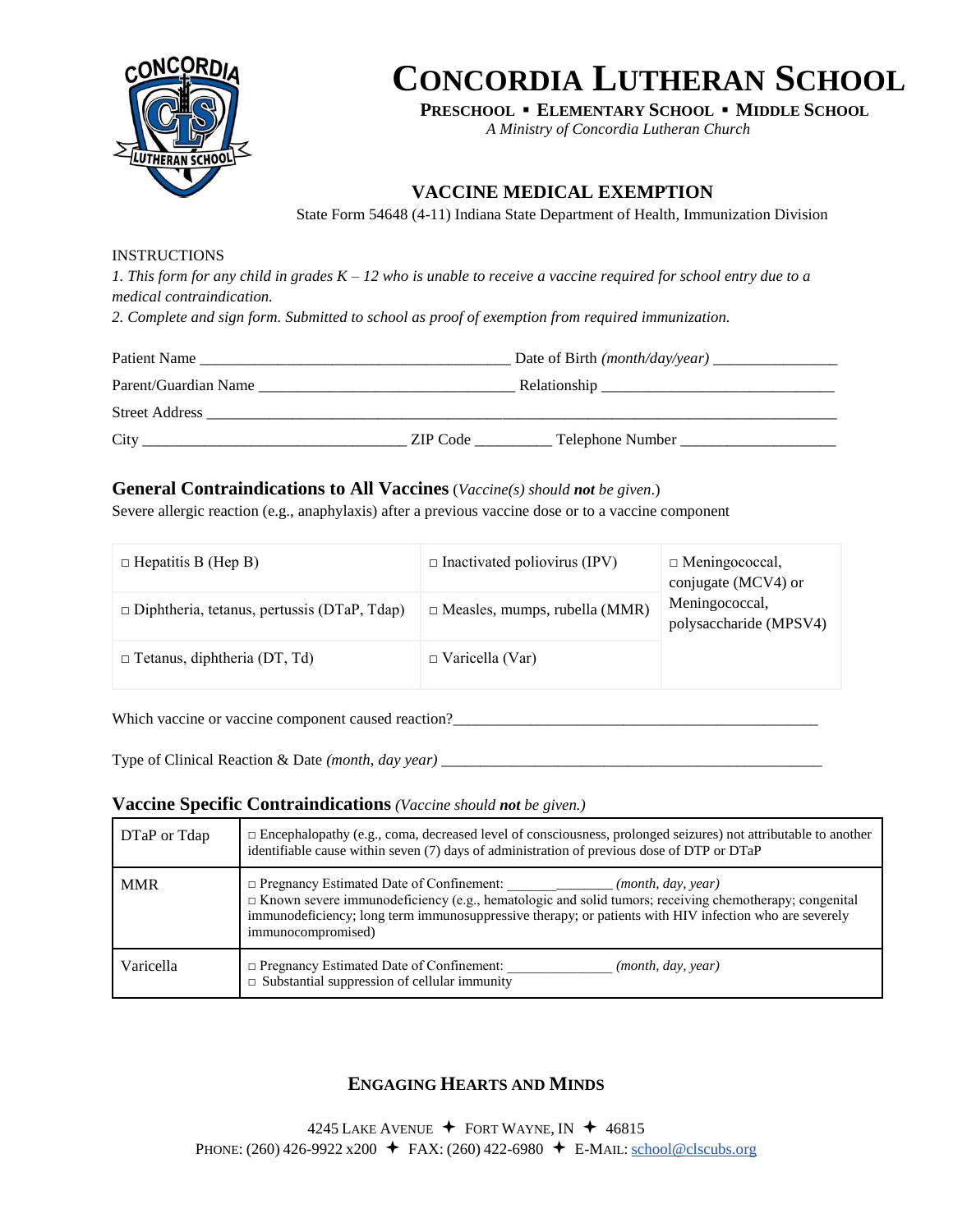

**PRESCHOOL ▪ ELEMENTARY SCHOOL ▪ MIDDLE SCHOOL**

*A Ministry of Concordia Lutheran Church*

#### **Vaccine Specific Precautions** (*Vaccine may be given or held depending on clinical situation*.)

| DTaP         | $\Box$ Guillan-Barre syndrome (BGS) within six (6) weeks after previous dose of tetanus-containing vaccine.<br>$\Box$ History of Arthus-type hypersensitivity reaction following a previous dose of tetanus and/or diphtheria<br>toxoid-containing vaccine: defer vaccination until at least ten (10) years have elapsed since the previous dose.<br>$\Box$ Progressive or unstable neurological disorder, uncontrolled seizures or progressive encephalopathy: defer<br>vaccination with DTaP or Tdap until after a treatment regimen has been established and the condition has<br>stabilized. |
|--------------|--------------------------------------------------------------------------------------------------------------------------------------------------------------------------------------------------------------------------------------------------------------------------------------------------------------------------------------------------------------------------------------------------------------------------------------------------------------------------------------------------------------------------------------------------------------------------------------------------|
| DTaP or Tdap | $\Box$ Temperature of $\geq$ 105F within forty-eight (48) hours after vaccination with previous dose of DTP/DTaP<br>$\Box$ Collapse and shock-like state (i.e. hypotonic hyporesponsive episode) within forty-eight(48) hours after previous<br>dose of DTP/DTaP<br>$\Box$ Seizure or convulsion within three (3) days after receiving a previous dose of DTP/DTaP<br>$\Box$ Persistent, inconsolable crying lasting three (3) or more hours within forty-eight (48) hours after previous dose of<br>DTP/DTaP                                                                                    |
| <b>MMR</b>   | $\Box$ Recent (within eleven (11) months) receipt of anti-body containing blood product (interval depends on product)<br>$\Box$ History of thrombocytopenia or thrombocytopenia purpura                                                                                                                                                                                                                                                                                                                                                                                                          |
| Varicella    | $\Box$ Recent (within eleven (11) months) receipt of anti-body containing blood product (interval depends on product)<br>$\Box$ Receipt of specific antivirals (i.e. acyclovir, famciclovir, or valacyclovir) twenty-four (24) hours before<br>vaccination; if possible, delay resumption of these antiviral drugs for fourteen (14) days after vaccination.                                                                                                                                                                                                                                     |

#### **Other Medical Contraindication** (*Must list vaccine(s) and contraindications individually)*

| Vaccine | <b>Specific Contraindication</b> |
|---------|----------------------------------|
|         |                                  |
|         |                                  |

Please indicate the duration of the medical exemption, and if and when vaccine can be safely administered.

*(Exemption can last for a maximum of one (1) year, and a new form must be completed annually if medical exemption still applies.)* 

 $\Box$  Medical exemption is permanent, and will apply for one (1) year from today's date.

□ Medical exemption is temporary (<1 year), and resolution is anticipated by \_\_\_\_/\_\_\_\_/\_\_\_\_

 $\Box$  Medical exemption is pregnancy, and Estimated Date of Confinement (EDC) is  $\Box$ 

Physician Name **The Physician License Number Physician License Number**  $\blacksquare$ 

Office Address \_\_\_\_\_\_\_\_\_\_\_\_\_\_\_\_\_\_\_\_\_\_\_\_\_\_\_\_\_\_\_\_\_\_\_\_\_ Telephone \_\_\_\_\_\_\_\_\_\_\_\_\_\_\_\_\_\_\_\_\_\_\_\_\_\_\_\_\_\_\_\_\_

Physician Signature \_\_\_\_\_\_\_\_\_\_\_\_\_\_\_\_\_\_\_\_\_\_\_\_\_\_\_\_\_\_\_\_\_\_ Date *(month, day year)* \_\_\_\_\_\_\_\_\_\_\_\_\_\_\_\_\_\_\_\_\_\_

#### **ENGAGING HEARTS AND MINDS**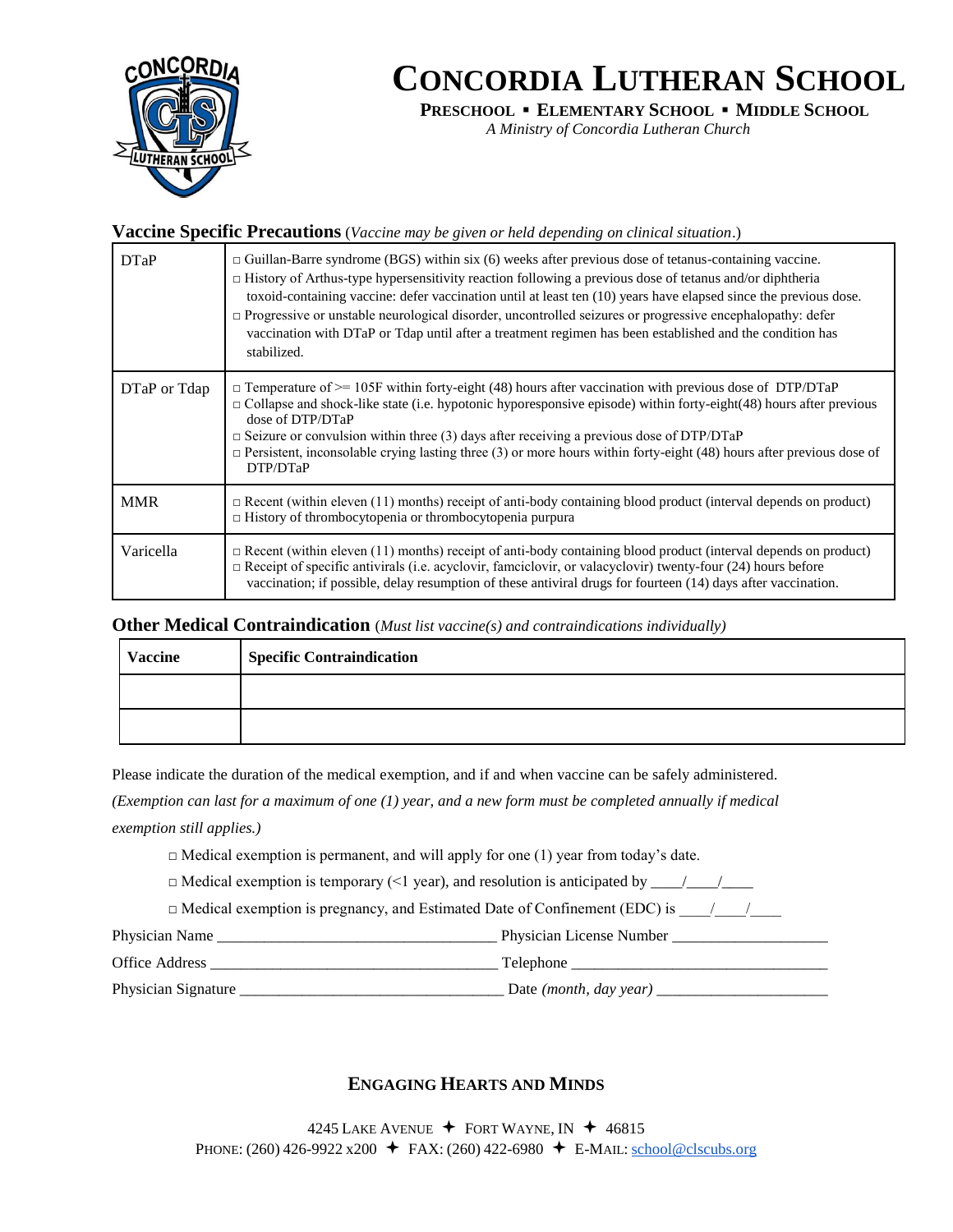

**PRESCHOOL ▪ ELEMENTARY SCHOOL ▪ MIDDLE SCHOOL**

*A Ministry of Concordia Lutheran Church*

January 2022

Dear Parents,

Enclosed is a consent form for your child's immunizations to be entered in CHIRP (Child and Hoosiers Immunization Registry Program). CHIRP is the database of children's records when your child has immunizations administered at the Board of Health or Super Shot. Some physicians' offices also input data to CHIRP as well. Your child's immunizations may already be entered into CHIRP, but you will still need to complete the enclosed form. A consent form is needed for each child.

The Indiana Department of Education is requiring all student immunizations to be entered into CHIRP starting with the 2010-2011 school year. Student immunizations have always been reported to the Indiana Department of Education/Health, but in a numerical report that stated the number of students complete or incomplete. All immunizations have been entered for this year's current Kindergarten,  $1<sup>st</sup>$ , and  $6<sup>th</sup>$  grade students. In an effort to be efficient with this process we are beginning the entry process for those students who will be enrolled in Kindergarten for the 2022-2023 school year.

Please complete the form and return with the other Health Forms in the Kindergarten packet.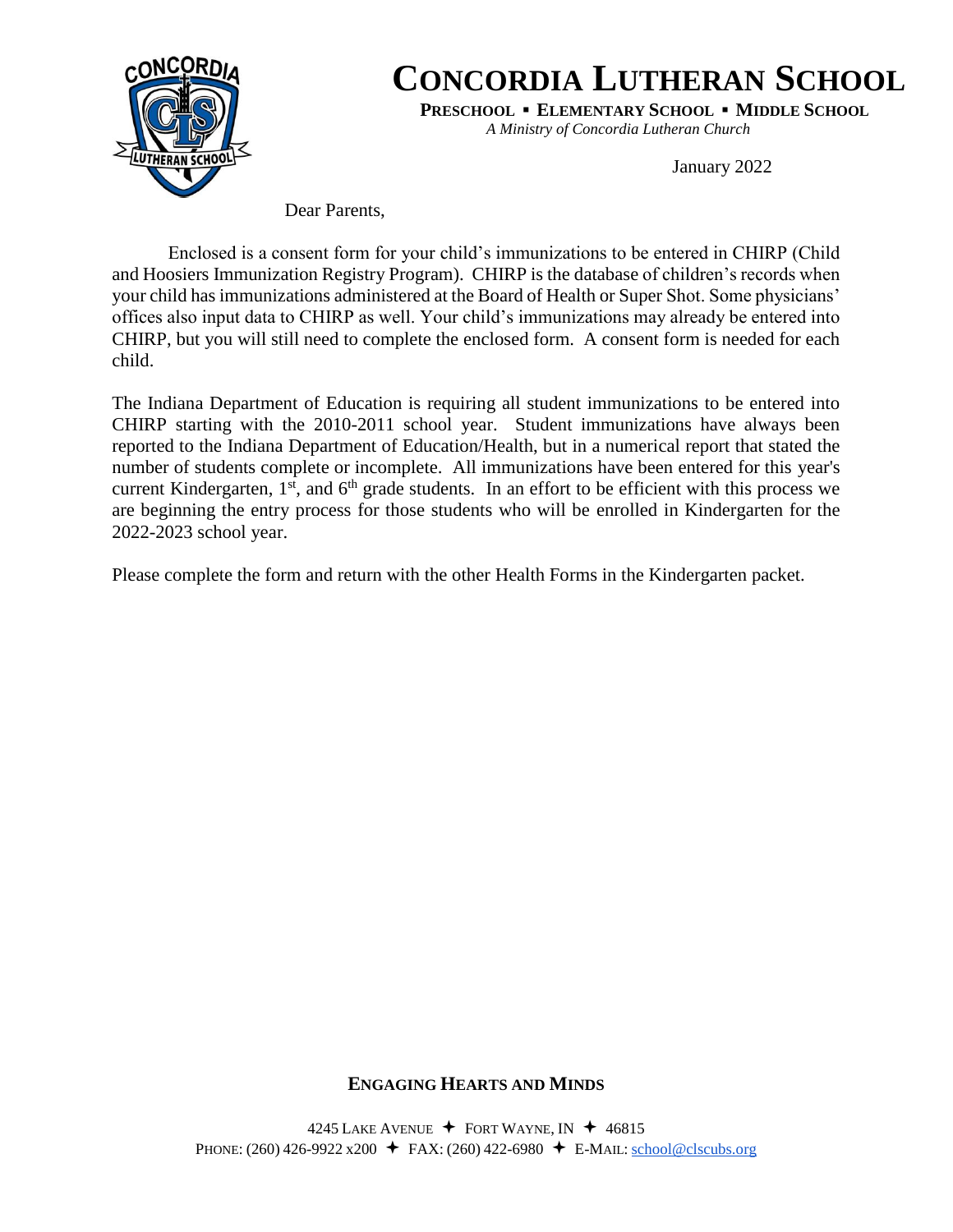

**PRESCHOOL ▪ ELEMENTARY SCHOOL ▪ MIDDLE SCHOOL**

*A Ministry of Concordia Lutheran Church*

### **RETURN TO SCHOOL BEFORE 1ST DAY OF SCHOOL**

#### CHIRP Consent Form for Release of Immunization Record

The Indiana State Department of Health maintains an electronic immunization registry entitled Children and Hoosiers Immunization Registry Program (CHIRP). CHIRP allows all health care providers within the state of Indiana to enter and view immunization data with this method of electronic documentation. CHIRP ensures that the most up-to-date record of immunizations is available to all health care providers. The Indiana Department of Education mandates that all schools within the state of Indiana utilize CHIRP to document annual immunization reports. We are required to submit these immunization reports to maintain our accreditation. We need your consent via this form to add your child to our school data. The Indiana Department of Education's attorney Dana Long, collaborating with the Indiana State Department of Health, has prepared the consent attached to this document.

I understand that the information in the registry may be used to verify that my child has received proper immunizations and to inform me or my child of my child's immunization status or that an immunization is due according to recommended immunization schedules.

I understand that my child's information may be available to the immunization data registry of another state, a healthcare provider or a provider's designee, a local health department, an elementary or secondary school, a child care center, the office of Medicaid policy and planning or a contractor of the office of Medicaid policy planning, a licensed child placing agency, and a college or university. I also understand that other entities may be added to this list through amendment to I.C. 16-38-5-3.

\_\_\_\_\_\_\_ I hereby consent to the release of such information.

I decline the release of such information.

I, \_\_\_\_\_\_\_\_\_\_\_\_\_\_\_\_\_\_\_\_\_\_\_\_\_\_\_\_\_\_\_\_\_\_\_\_ as a parent/legal guardian to the below stated child, give Concordia Lutheran Elementary School permission to release in addition to immunization data, the following information concerning my child to the Indiana State Department of Health's Children and Hoosiers Immunization Registry Program (CHIRP):

\_\_\_\_\_\_\_\_\_\_\_\_\_\_\_\_\_\_\_\_\_\_\_\_\_\_\_\_\_\_\_\_\_\_\_\_\_\_\_ \_\_\_\_\_\_\_\_\_\_\_\_\_\_\_\_\_\_\_\_\_\_\_\_\_\_\_\_\_\_\_\_\_\_

\_\_\_\_\_\_\_\_\_\_\_\_\_\_\_\_\_\_\_\_\_\_\_\_\_\_\_\_\_\_\_\_\_\_\_\_\_\_\_ \_\_\_\_\_\_\_\_\_\_\_\_\_\_\_\_\_\_\_\_\_\_\_\_\_\_\_\_\_\_\_\_\_\_\_

Signature Date

Printed Name of Parent(s)/Guardian(s) Address

\_\_\_\_\_\_\_\_\_\_\_\_\_\_\_\_\_\_\_\_\_\_\_\_\_\_\_\_\_\_\_\_\_\_\_\_\_\_\_ \_\_\_\_\_\_\_\_\_\_\_\_\_\_\_\_\_\_\_\_\_\_\_\_\_\_\_\_\_\_\_\_\_\_\_ Birthdate of Child Grade of Child

\_\_\_\_\_\_\_\_\_\_\_\_\_\_\_\_\_\_\_\_\_\_\_\_\_\_\_\_\_\_\_\_\_\_\_\_\_\_\_ \_\_\_\_\_\_\_\_\_\_\_\_\_\_\_\_\_\_\_\_\_\_\_\_\_\_\_\_\_\_\_\_\_\_\_

City, State and Zip Code Printed Legal Name of Child

(rev ACNPSA 1/22)

#### **ENGAGING HEARTS AND MINDS**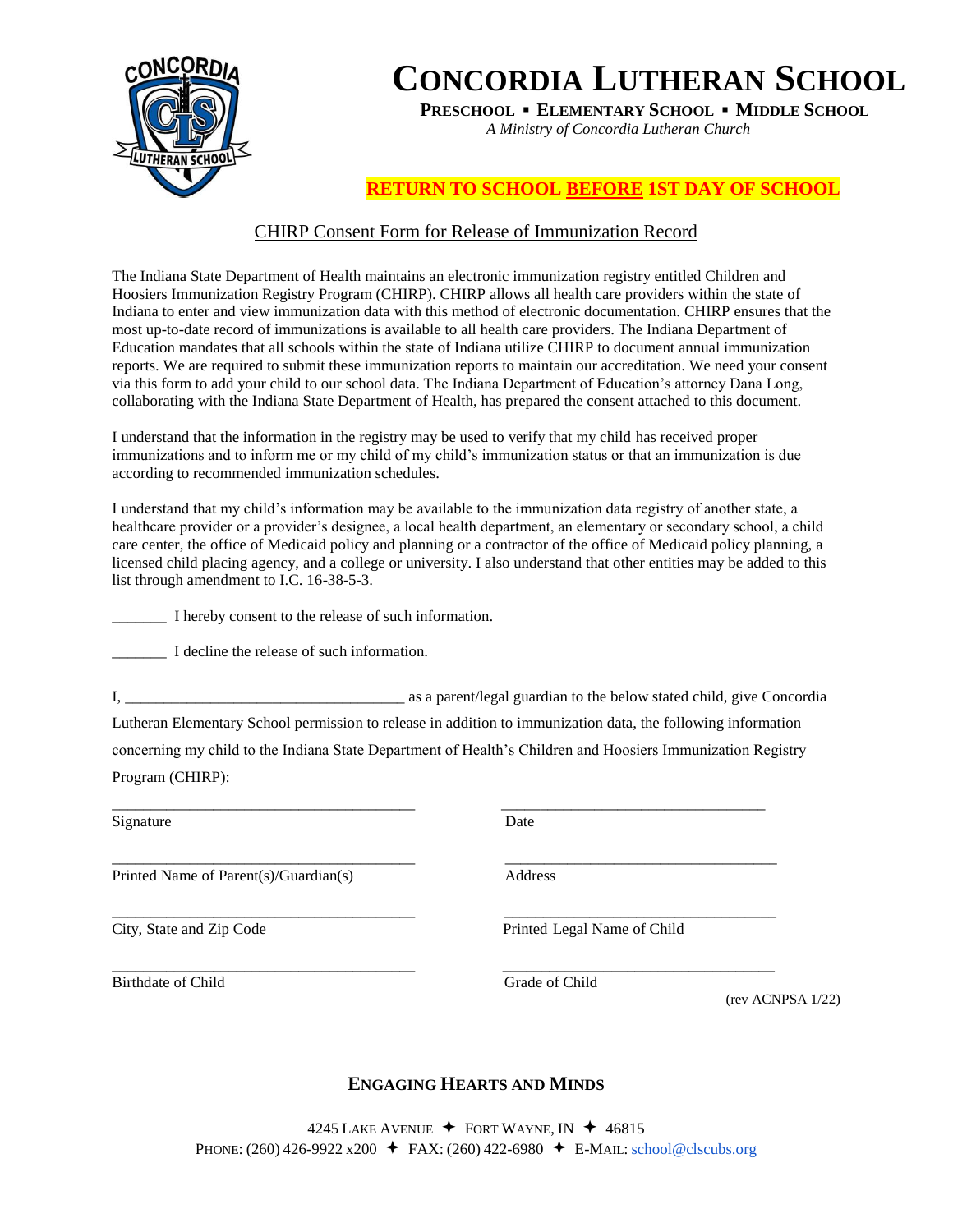

**PRESCHOOL ▪ ELEMENTARY SCHOOL ▪ MIDDLE SCHOOL**

*A Ministry of Concordia Lutheran Church*

### **STUDENT MEDICATION INFORMATION AND CONSENT FORM**

I have read and understand the medication policies as indicated on the reverse side.

#### **Prescription Medication(s)**

| Please administer to my child (printed name)                                                          | the |
|-------------------------------------------------------------------------------------------------------|-----|
| medication as prescribed below by my child's healthcare provider. The label affixed to the medication |     |
| bottle/package will meet the requirement for the physician's written order.                           |     |

#### **AND / OR**

**Over-The-Counter Medication(s)** Please administer to my child (printed name) \_\_\_\_\_\_\_\_\_\_\_\_\_\_\_\_\_\_\_\_\_\_\_\_\_\_\_\_\_\_\_\_\_\_, the medication as described below.

**REMINDER: Prescription and over-the-counter medications must be kept in the original container with the pharmacy or brand label affixed. Medications will only be given as either prescribed by the practitioner or the FDA instructions that are found on the OTC medication label.**

### **NO MODIFICATIONS OF DOSAGE OR FREQUENCY WITHOUT THE WRITTEN CONSENT BY THE CHILD'S HEALTHCARE PROVIDER.**

| Medication      | Dosage           | Time to   | Date Medication | Reason for  | Precautions    |
|-----------------|------------------|-----------|-----------------|-------------|----------------|
| Name            | $(mg <$ /or # of | Be Given  | To Be           | Medication  | / Side Effects |
|                 | tabs)            |           | Discontinued    |             |                |
| Example: Pepcid | $10 \text{ mg}$  | $12$ noon | 8/15            | Acid Reflux | Dry Mouth      |
| 1.              |                  |           |                 |             |                |
| 2.              |                  |           |                 |             |                |
| 3.              |                  |           |                 |             |                |

Parent/Guardian Signature Date

### **FULL MEDICATION POLICY ON REVERSE SIDE**

\_\_\_\_\_\_\_\_\_\_\_\_\_\_\_\_\_\_\_\_\_\_\_\_\_\_\_\_\_\_\_\_\_\_\_\_\_\_\_\_\_\_\_\_\_ \_\_\_\_\_\_\_\_\_\_\_

(revised ACNPSA 1/22)

#### **ENGAGING HEARTS AND MINDS**